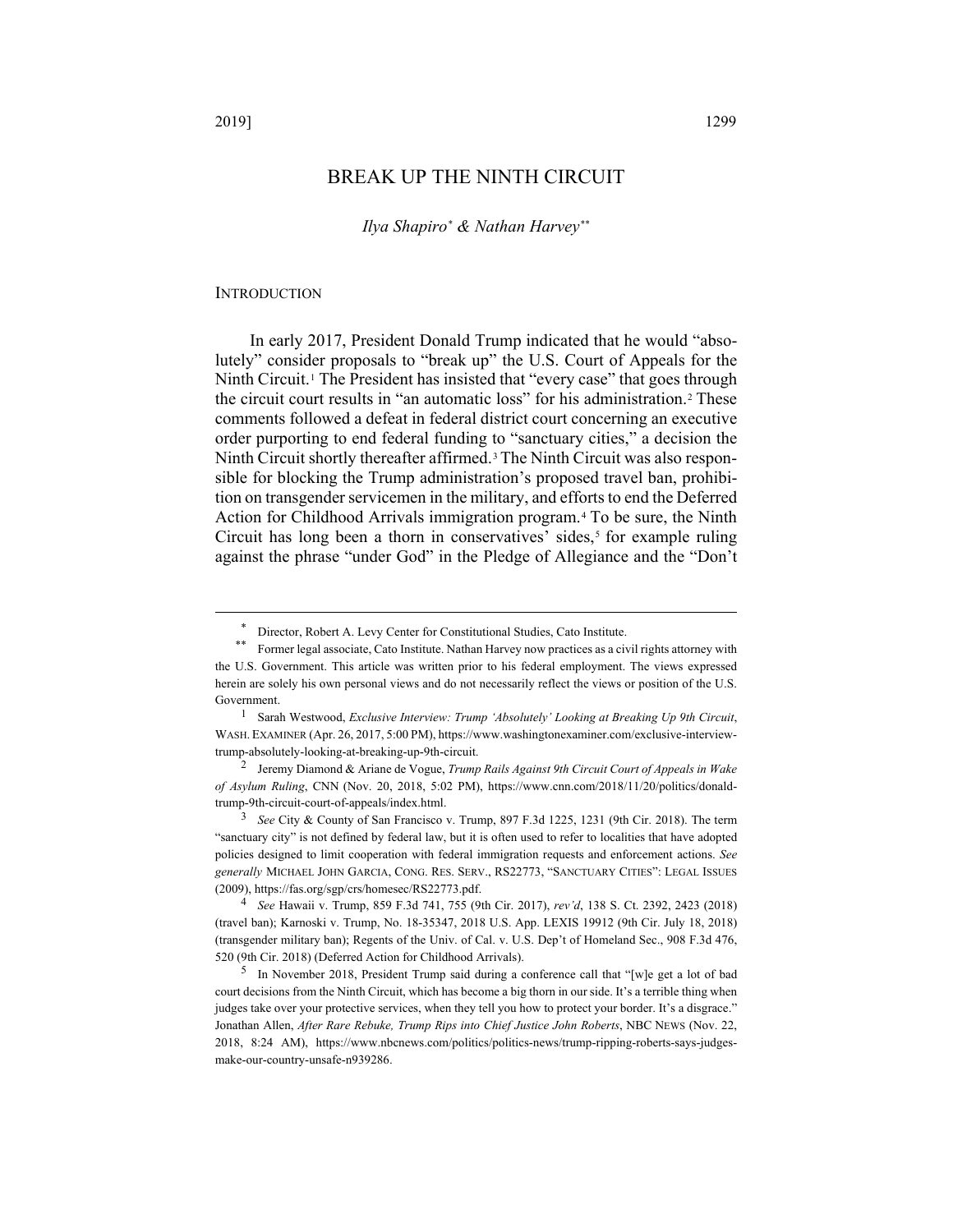Ask, Don't Tell" policy regarding gays in the military.<sup>[6](#page-1-0)</sup> In response, lawmakers have put forward various proposals over the years to finally divide the "liberal" Ninth, but have faced intense criticism from those who view any circuit-splitting scheme to be politically motivated.[7](#page-1-1) A division of the Ninth Circuit would indeed be in the nation's best interest, but for reasons that are much more prosaic than political—and in a way that wouldn't necessarily fix whatever ideological problems the court's opponents now identify (which can be solved only by nominating and confirming judges with different jurisprudential approaches).[8](#page-1-2)

<span id="page-1-6"></span><span id="page-1-5"></span>Many nonpolitical reasons exist for splitting up the most outsized federal appellate court. Chief among them are the circuit's unwieldly size, procedural inefficiencies, jurisprudential unpredictability, and unusual en banc process. The Ninth Circuit is by far the largest circuit in terms of the number of judgeships, geographic size, and population served. As a result, and as we discuss in detail below, it suffers from a myriad of procedural inefficiencies, including a massive backlog that accounts for nearly one-third of all pending federal appeals**.**[9](#page-1-3) According to data from 2017, the median time from notice of appeal to a last opinion or final order in civil appeals was an astounding 22.8 months (and that is just the median time, so more than half of appeals take over two years).[10](#page-1-4) As we discuss below, these numbers are significantly higher than in any other circuit. The Ninth Circuit's current structure also makes its jurisprudential direction unpredictable for lawyers, judges, and litigants. With more than 3,600 combinations of three-judge panels and hundreds of opinions published each year, lawyers and district court judges are particularly hard-pressed to understand what the court will do in any given case. Most alarmingly, the circuit's expansive jurisdiction, as well as the large number of opinions it publishes each year, makes it exceptionally difficult for the court's own judges to stay informed about developments in circuit law, adding yet another dimension of jurisprudential uncertainty. Finally, the Ninth Circuit is the only circuit court that employs "limited" en banc

<span id="page-1-0"></span><sup>6</sup> *See* Newdow v. U.S. Cong., 292 F.3d 597, 612 (9th Cir. 2002), *amended on denial of reh'g en banc*, 328 F.3d 466, 468 (9th Cir. 2003), *rev'd sub nom.* Elk Grove Unified Sch. Dist. V. Newdow, 542 U.S. 1, 4–5 (2004) (finding lack of standing); Log Cabin Republicans v. United States, 658 F.3d 1162, 1168 (9th Cir. 2011).

<span id="page-1-1"></span><sup>7</sup> Paul Gordon, *GOP Efforts to Break Up the Ninth Circuit Would Harm Justice*, PEOPLE FOR THE AM. WAY (Aug. 23, 2017), [http://www.pfaw.org/blog-posts/gop-efforts-to-break-up-the-ninth-circuit](http://www.pfaw.org/blog-posts/gop-efforts-to-break-up-the-ninth-circuit-would-harm-justice/)[would-harm-justice/.](http://www.pfaw.org/blog-posts/gop-efforts-to-break-up-the-ninth-circuit-would-harm-justice/)

<span id="page-1-2"></span><sup>8</sup> *See* Mark Brnovich & Ilya Shapiro, *Split Up the Ninth Circuit—but Not Because It's Liberal*, WALL ST.J. (Jan. 11, 2018, 7:05 PM)[, https://www.wsj.com/articles/split-up-the-ninth-circuitbut-not-be](https://www.wsj.com/articles/split-up-the-ninth-circuitbut-not-because-its-liberal-1515715542)[cause-its-liberal-1515715542.](https://www.wsj.com/articles/split-up-the-ninth-circuitbut-not-because-its-liberal-1515715542) 9 U.S. COURTS, *U.S. Court of Appeals Summary – 12-Month Period Ending Sept. 30, 2018*,

<span id="page-1-3"></span>STATISTICS AND REPORTS, CASELOAD STATISTICS AND DATA TABLES, FEDERAL COURT MANAGEMENT STATISTICS (2018) [hereinafter *Court of Appeals Management Statistics*], [http://www.uscourts.gov/sites/](http://www.uscourts.gov/sites/default/files/data_tables/fcms_na_appsumary0930.2018.pdf) [default/files/data\\_tables/fcms\\_na\\_appsumary0930.2018.pdf.](http://www.uscourts.gov/sites/default/files/data_tables/fcms_na_appsumary0930.2018.pdf)

<span id="page-1-4"></span><sup>10</sup> U.S. COURTS, *U.S. Courts of Appeals Judicial Business: Median Times for Civil and Criminal Cases Terminated on the Merits* (2017) [hereinafter *Courts of Appeals Median Times*] [http://www.uscourts.gov/sites/default/files/data\\_tables/jb\\_b4a\\_0930.2017.pdf.](http://www.uscourts.gov/sites/default/files/data_tables/jb_b4a_0930.2017.pdf)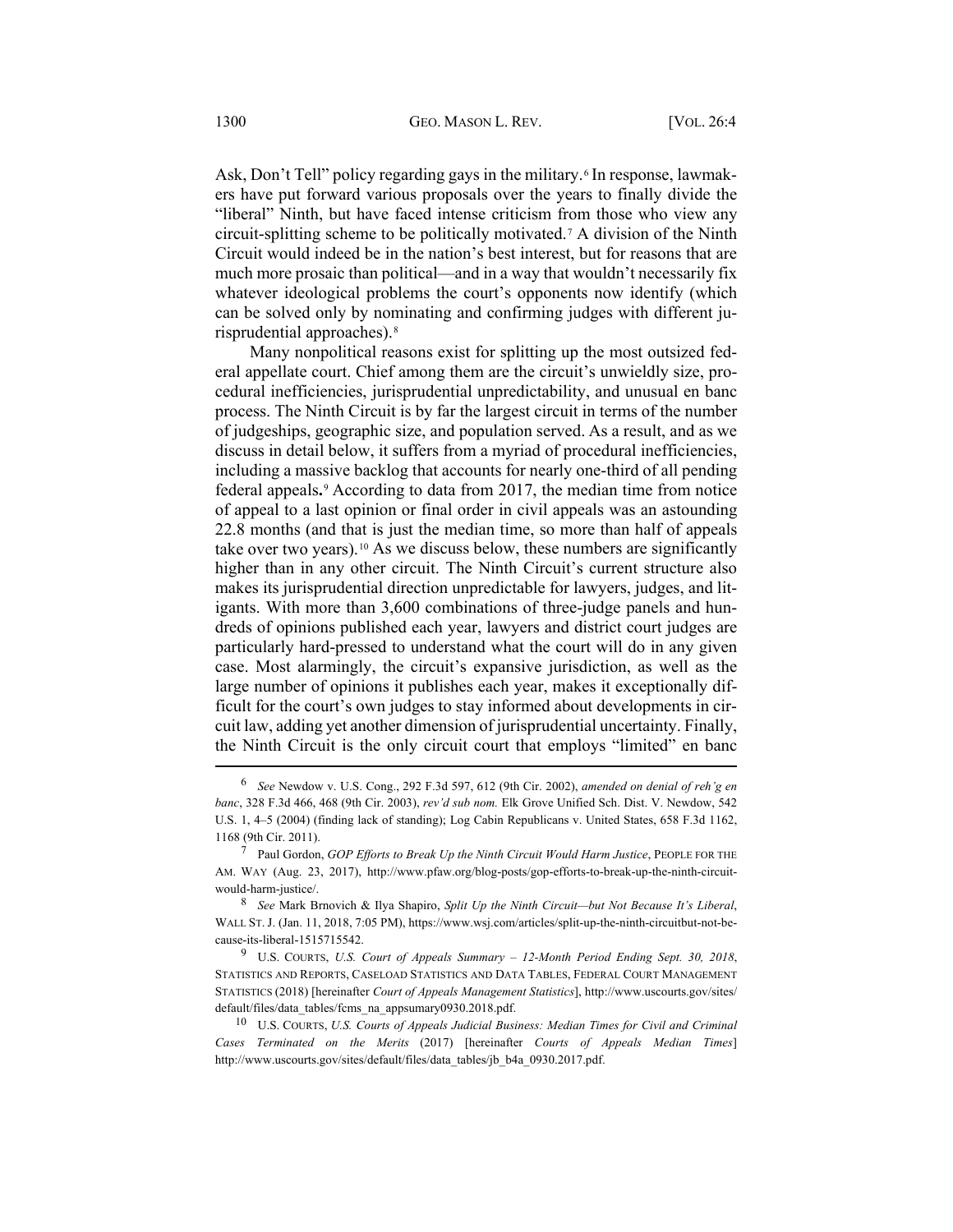(with only a subset of judges participating), which often results in hearings with disproportionate ideological or geographic concentrations of judges. This step defeats the purpose of en banc, which aims to give litigants the full court's attention and arguably contributes to the circuit consistently having among the highest reversal rates before the Supreme Court.

Although proponents of splitting the Ninth Circuit often point to the court's reputation as a liberal and erratic federal circuit, any ideological tilt is more a function of history than geography. After all, both Republican and Democratic presidents appoint judges in all states, regardless of how "blue" or "red" a state voted in the last election. As it happens, however, it was in 1978, after decades of rapidly growing population and caseload in the western states, that Congress added ten Ninth Circuit judgeships[.11](#page-2-0) These seats were thus filled by Democratic President Jimmy Carter, with people who were generally quite liberal. While some of those judges, upon death or retirement, have been replaced by more moderate appointees, most judges still aim to retire when a president of the same party as the one who appointed them is in power. Accordingly, most of those "Carter judges" are now "Clin-ton judges" and "Obama judges."<sup>[12](#page-2-1)</sup> No circuit-split proposal could superficially propel the Ninth Circuit's jurisprudence in a conservative direction because the same judges would fill the seats. Judicial vacancies, or new judgeships, would still be filled through the normal process of appointment and confirmation, whereby control of the White House (and sufficient votes in the Senate) are what matters.

Opponents of splitting the Ninth Circuit often contend that new technology will alleviate the court's problems. Although technology may speed up the resolution of cases, it cannot, by itself, fix the circuit's inherent structural issues. Large circuits impose substantial information costs on judges, requiring them to set aside time to learn the law of their own circuit and determine what other judges are writing. Indeed, the Ninth Circuit's enormous size and expansive jurisdiction make it nearly impossible for even the most conscientious judges to stay abreast of the court's output. Information costs also effect lawyers and litigants who must invest time in determining obscure circuit law and navigating the court's administrative labyrinth. Such heavy costs substantially reduce any "economies of scale" that may result from the Ninth Circuit's size and use of technology.

Moreover, splitting up a circuit court when it becomes too large and overworked is in no way a novel concept. Federal circuits have habitually expanded in number and split in response to the addition of new states and territories, or when population growth and ever-expanding dockets have pressured Congress to create new circuits. Indeed, Congress has twice split

<span id="page-2-0"></span><sup>11</sup> Omnibus Judgeship Act of 1978, Pub. L. No. 95-486, § 3, 92 Stat. 1629, 1632 (1979) (codified at 28 U.S.C.§ 44(a) (2012)).

<span id="page-2-1"></span><sup>12</sup> Adam Liptak, *Trump Takes Aim at Appeals Court, Calling It a 'Disgrace'*, N.Y. TIMES (Nov. 20, 2018),<https://www.nytimes.com/2018/11/20/us/politics/trump-appeals-court-ninth-circuit.html> (describing President Trump's use of the term "Obama Judges").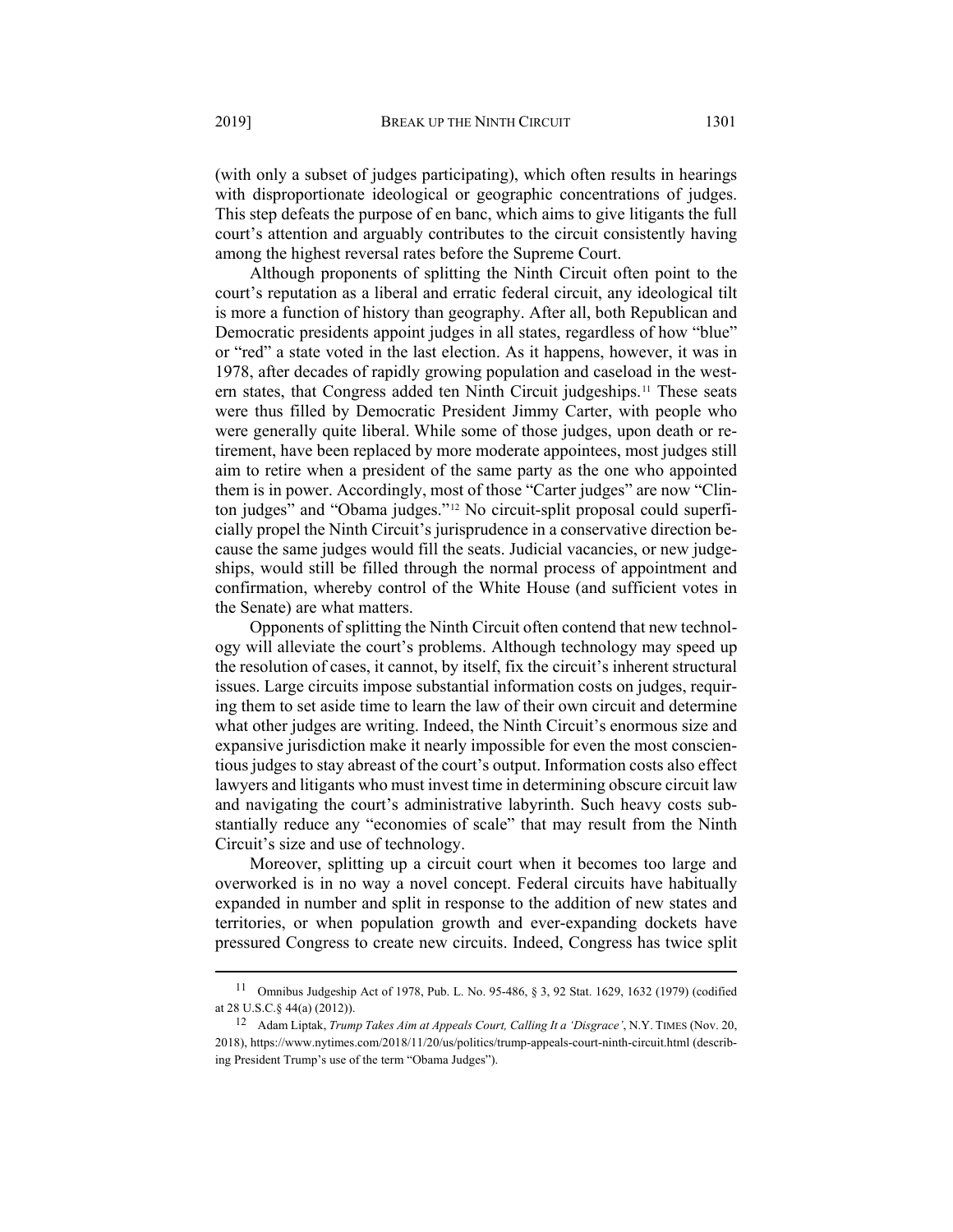<span id="page-3-0"></span>circuits to create smaller courts of appeals that would be more effective.[13](#page-3-1) The most recent such division occurred in 1980, when Congress split the Fifth Circuit in response to many of the same issues currently facing the Ninth Circuit.[14](#page-3-2) The common myths surrounding a division of the Ninth Circuit are therefore overblown and discursive.

This Article aims to provide a balanced and apolitical contribution to the ongoing debate over whether the Ninth Circuit should be split. It proceeds on the premise that policy decisions concerning the organization of the judiciary should be based on objective principles of sound judicial administration. Such decisions should not be made in response to specific judicial rulings or about the perceived ideological leanings of individual judges currently serving on a court. We focus instead on the policy and administrative concerns surrounding the Ninth Circuit as currently structured. This Article maintains that the circuit should be divided into more manageable and reasonably sized circuits that are consistent with the rest of the nation's judicial system. The first Part provides a brief historical overview of the expansion of the federal circuit courts. Next, we outline the four main arguments in support of a circuit split: the circuit's unwieldly size, procedural inefficiencies, jurisprudential unpredictability, and unusual en banc process. The following Part dispels the common myths associated with proposals to split up the circuit. In closing, this Article reviews reasonable proposals that have been offered for splitting up the Ninth Circuit and offers a way forward.

## I. THE HISTORY AND EXPANSION OF THE FEDERAL CIRCUIT COURTS<sup>[15](#page-3-3)</sup>

The judicial system has changed drastically since the nation's founding. Article III of the Constitution prescribes that the "judicial power of the United States, shall be vested in one Supreme Court, and such inferior courts as the Congress may from time to time ordain and establish."[16](#page-3-4) Section 1 leaves to the legislative branch the authority to create such lower federal trial and appellate courts as needed. The Constitution also allows Congress to fix most of the rules regarding the size, scope, and makeup of the courts[.17](#page-3-5) The judicial rules were first implemented through the Judiciary Act of 1789, which created a federal judicial district and several one-judge district courts,

<span id="page-3-1"></span><sup>13</sup> COMM'N ON STRUCTURAL ALTS. FOR THE FED. COURTS OF APPEALS, FINAL REPORT 17 (Dec. 18, 1998) [hereinafter WHITE COMM'N REPORT].

<span id="page-3-2"></span><sup>14</sup> Fifth Circuit Court of Appeals Reorganization Act of 1980, Pub. L. No. 96-452, 94 Stat. 1994 (1980).

<span id="page-3-5"></span><span id="page-3-4"></span><span id="page-3-3"></span><sup>15</sup> Except where otherwise noted, this history is taken from the WHITE COMMISSION REPORT, *supra* not[e 13,](#page-3-0) and the Departments of Commerce, Justice, and State, the Judiciary, and Related Agencies Appropriations Act, 1998, Pub. L. No. 105-119, 111 Stat. 2439 (1997). Further citations to specific legislation are provided as needed.

<sup>16</sup> U.S. CONST. art. III, § 1.

<sup>17</sup> *See* 28 U.S.C. §§ 41–49.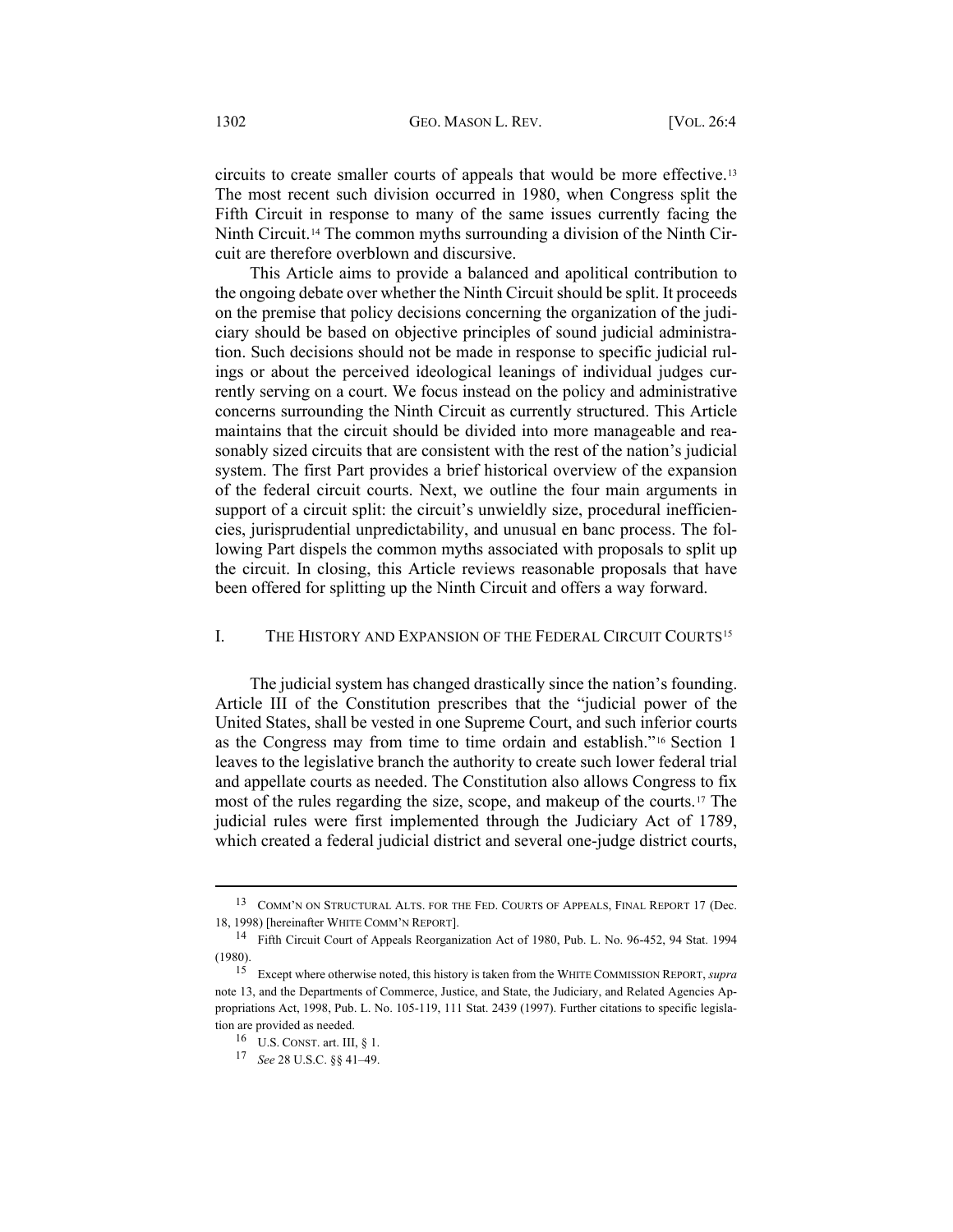one in each of the then-eleven states.[18](#page-4-0) The Act also created eastern, middle, and southern judicial circuits. The existing states were organized into these three circuits, with two Supreme Court justices and a district court judge holding court in each district within these circuits.<sup>[19](#page-4-1)</sup> Initially, Congress required Supreme Court Justices to travel to each circuit—to "ride" circuit and convene circuit courts with the respective district court judges. In this way, justices would assist in presiding over the chief trial courts of the time, the circuit courts. By 1802, Congress had rearranged the three circuits into six, with a separate Justice serving each circuit. As the nation grew, Congress added more circuits and steadily enlarged the Supreme Court to provide new justices for those courts.

From the passage of the Judiciary Act of 1789 until 1866, Congress altered the circuit courts thirteen times. In 1855, the number of circuits hit a high point when Congress added a separate California circuit in response to western growth. Nearly a decade later, an 1866 statute redrew most of the then-existing circuit boundaries, creating boundaries that are for the most part still in existence today.[20](#page-4-2) Since 1866, congressional practice has been to add new states and territories to existing circuits instead of creating new ones. The statute also reduced the number of justices from ten to eight. In 1869, Congress created nine new circuit judgeships—one for each circuit existing at the time. Even though the judicial system's geographic limits were more or less established by 1866, it took Congress more than twenty-five years to create separate intermediate appellate courts for each circuit. Meanwhile, the Judiciary Act of 1875 allowed general federal-question jurisdiction, so long as the case involved a controversy of over \$500.[21](#page-4-3) The addition of federal question jurisdiction substantially increased the workload of the federal district courts. This large increase in caseload, without additional judgeships to manage the added work, resulted in a need for intermediate appellate courts. Congress considered numerous proposals to expand federal appellate capac-ity, ultimately settling on the Circuit Court of Appeals Act of 1891.<sup>[22](#page-4-4)</sup> This legislation created new intermediate appellate courts—the circuit courts of appeals—in each of the nine circuits. It also transferred the vast majority of the Supreme Court's appellate caseload to these new circuit courts. Simultaneously, the Act made the federal district courts the primary trial courts of the judicial system. Further, it eliminated the practice of circuit boundaries demarcating a Supreme Court justices' trial court duty. Instead, the new circuit boundaries established the territorial reach of the circuit courts' appellate jurisdiction. The old circuit courts were eventually abolished in 1911.<sup>[23](#page-4-5)</sup>

<span id="page-4-4"></span><span id="page-4-3"></span><span id="page-4-2"></span><span id="page-4-1"></span><span id="page-4-0"></span><sup>18</sup> Judiciary Act of September 24, 1789, 1 Stat. 73, 92 (1789) (codified as amended at 28 U.S.C. § 1652 (1982)).

<sup>19</sup> *See* Erwin C. Surrency, *A History of Federal Courts*, 28 MO. L. REV. 214, 215 (1963).

<sup>20</sup> Act of July 23, 1866, ch. 210, 14 Stat. 209.

<sup>21</sup> Act of Mar. 3, 1875, ch. 137, 18 Stat. 470.

<span id="page-4-5"></span><sup>22</sup> Act of Mar. 3, 1891, ch. 517, 26 Stat. 826.

<sup>23</sup> Act of Mar. 3, 1911, ch. 231, 36 Stat. 1087, 1167, § 289.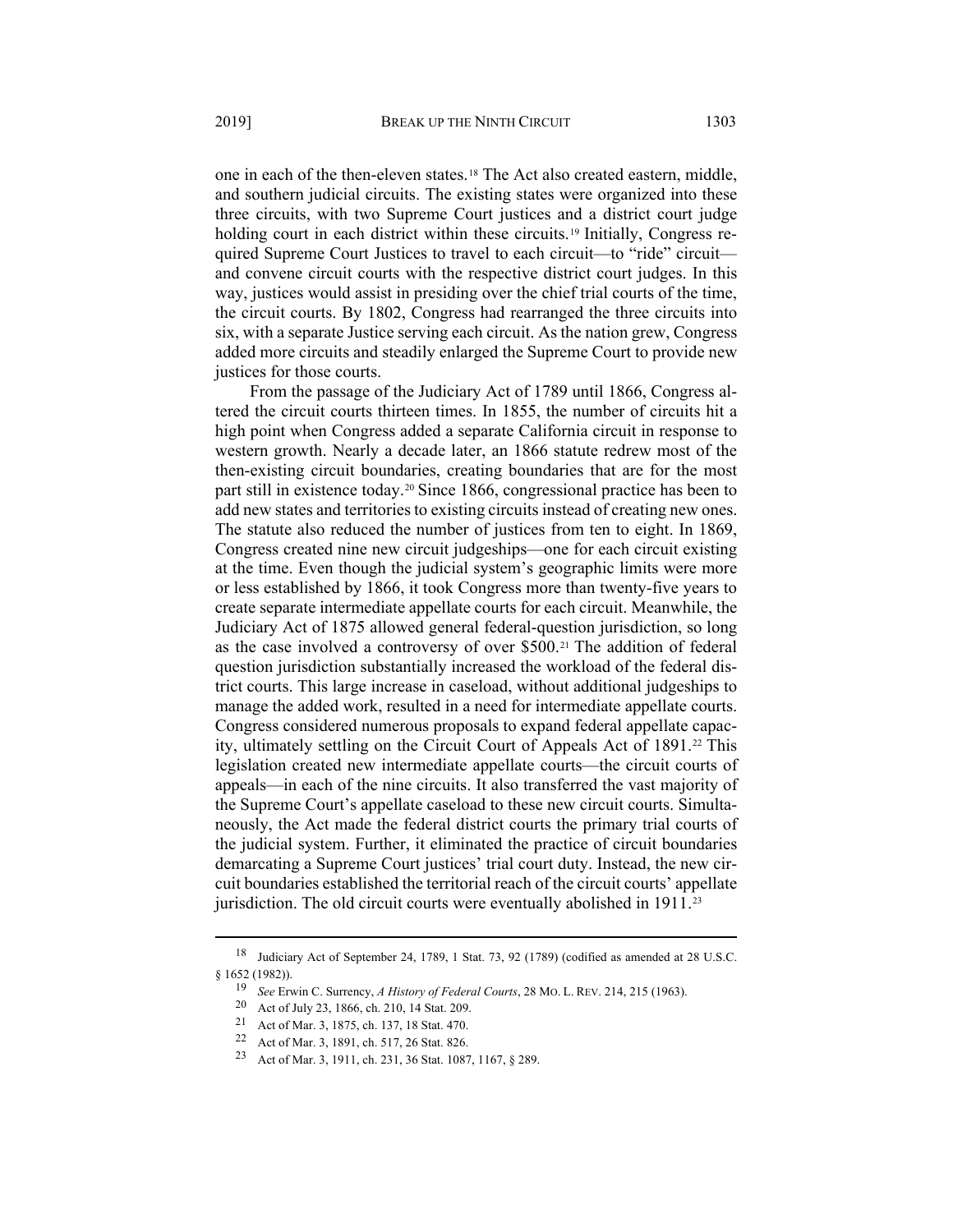When the circuit courts were originally created in 1891, Congress authorized a total of nineteen judgeships.[24](#page-5-0) In the decades that followed, the number of judgeships expanded significantly. In 1930, there were fifty-five judgeships. By 1950, that number had risen to seventy-five. This trend continued over the following decades, reaching a high of 179 circuit judgeships in 1990, where the number remains to this day.[25](#page-5-1) The work assigned to the circuit courts, however, has increased disproportionately to the increase in the number judgeships. Circuit judges have been faced with a persistent increase in cases, particularly since the beginning of the upswing in appeals in the 1960s. While judges in 1930 had a caseload of only about forty-six cases per judge, by 1990 that number increased to about 228 cases per judge.[26](#page-5-2) As of 2017, federal appellate judges handled, on average, 282 cases each year. In other words, over the last century, the caseload per judge has increased by a factor of nearly six. The circuit courts now handle a greater workload than any of their predecessor courts. Constant pressure from increasing appellate filings have required circuits to adapt their administrative procedures to meet the heightened demand. Some have coped through the use of technology, but by most accounts the resolution of appellate cases has become a prolonged endeavor for judges, lawyers, and litigants.

The circuit courts of today are far different both structurally and functionally than when they were created nearly 130 years ago. The growth and development of the Ninth Circuit has been particularly noteworthy. In 1891, when the Evarts Act created the Ninth Circuit, between two and three million people inhabited the area that now composes the circuit.<sup>27</sup> At the time, the circuit covered six sparsely populated western states: California, Idaho, Montana, Nevada, Oregon, and Washington. As new states and territories were added throughout the 20th century, many of those in the western United States were placed in the Ninth Circuit. These include Alaska and Hawaii in 1900, Arizona in 1912, Guam in 1951, and the Commonwealth of the Northern Mariana Islands in 1977.[28](#page-5-4) When the Ninth Circuit was originally formed, it only had appellate jurisdiction over about 3 percent of the country's total population. Today, some 65 million people (or about 20 percent of the nation) reside within the Ninth Circuit, nearly double the number of people in the

<sup>24</sup> WHITE COMM'N REPORT, *supra* not[e 13,](#page-3-0) at 13.

<span id="page-5-1"></span><span id="page-5-0"></span><sup>25</sup> *Id.*; *see also* U.S. COURTS, *Authorized Judgeships*, [http://www.uscourts.gov/sites/default/files/al](http://www.uscourts.gov/sites/default/files/allauth.pdf)[lauth.pdf.](http://www.uscourts.gov/sites/default/files/allauth.pdf)

<span id="page-5-2"></span><sup>26</sup> *Caseloads: U.S. Courts of Appeals, 1892-2017*, FED. JUDICIAL CTR., [https://www.fjc.gov/his](https://www.fjc.gov/history/courts/caseloads-us-courts-appeals-1892-2017)[tory/courts/caseloads-us-courts-appeals-1892-2017.](https://www.fjc.gov/history/courts/caseloads-us-courts-appeals-1892-2017)

<span id="page-5-3"></span><sup>27</sup> *See* Act of Mar. 3, 1891, ch. 517, 26 Stat. 826; U.S. CENSUS BUREAU, THIRTEENTH CENSUS OF THE UNITED STATES TAKEN IN THE YEAR 1910, vol. 1, ch. 1, at 30[, http://www2.census.gov/prod2/decen](http://www2.census.gov/prod2/decennial/documents/36894832v1ch02.pdf)[nial/documents/36894832v1ch02.pdf.](http://www2.census.gov/prod2/decennial/documents/36894832v1ch02.pdf) 

<span id="page-5-4"></span><sup>28</sup> *See U.S. Court of Appeals for the Ninth Circuit: Legislative History*, FED. JUDICIAL CTR., [https://www.fjc.gov/history/courts/u.s.-court-appeals-ninth-circuit-legislative-history.](https://www.fjc.gov/history/courts/u.s.-court-appeals-ninth-circuit-legislative-history)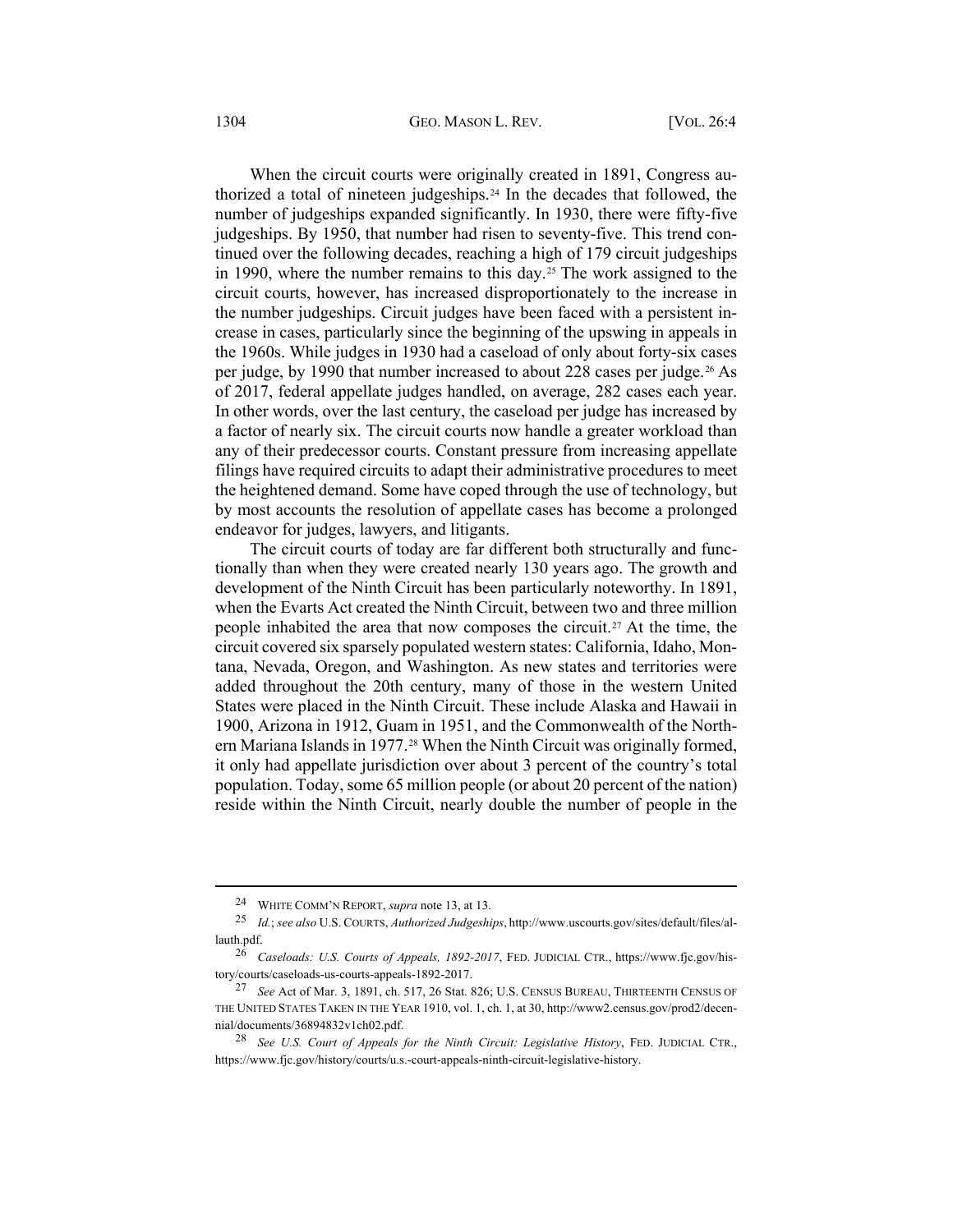<span id="page-6-6"></span>next-largest circuit.[29](#page-6-0) Not counting the Ninth Circuit, the average federal geographical circuit has a population of about 22 million people. Demographic trends suggest the population of the Ninth Circuit will continue to grow in years to come. As a result of the circuit's weighty caseload and structural limitations, there has been a growing consensus among policymakers that the Ninth Circuit should be split into more manageable and reasonably sized circuits in a fashion consistent with the federal judiciary's historical development.

## II. WHY SPLITTING UP THE NINTH CIRCUIT MAKES SENSE

## A. *Unwieldy Size*

The most obvious reason the Ninth Circuit should be split is due to its sheer size. As it exists today, the Ninth Circuit is by far the largest circuit in terms of geographic size, population served, number of judgeships, and caseload. It covers a region that spans most of the western United States, an area containing fifteen federal judicial districts.[30](#page-6-1) The Ninth Circuit has jurisdiction over cases originating in Alaska, Arizona, California, Guam, Hawaii, Idaho, Montana, Nevada, Northern Mariana Islands, Oregon, and Washington.[31](#page-6-2) Originally serving a mere 3 percent of the nation's population, demographic trends have increased the population under its jurisdiction to include roughly one-fifth of the nation.<sup>[32](#page-6-3)</sup> The Ninth Circuit also has a disproportionate number of judges. The circuit is currently authorized twenty-nine judgeships, of which there is one vacancy as of this writing, one more opening up at the end of the year, and one judge who will take senior status upon a con-firmation of his successor.<sup>[33](#page-6-4)</sup> This far exceeds the next closest circuit, the Fifth, with only seventeen judgeships. In fact, the Ninth Circuit has double the average number of active judgeships in all circuit courts. Beyond the twenty-nine active seats, the circuit utilizes a number of senior judges, bringing the potential total to forty-nine judges altogether and further increasing the margin over the next-largest circuit.[34](#page-6-5) The Ninth Circuit also decides an

<span id="page-6-0"></span><sup>29</sup> *Quick Facts: Population Estimates, July 1, 2018*, U.S. CENSUS BUREAU [hereinafter *Census Data*],<https://www.census.gov/quickfacts/geo/chart/US/PST045218> (indicating the population for each state within the Ninth Circuit). Simple arithmetic indicates that the total figure is over 65 million people, and this is 20 percent of more than 300 million people in the United States.

<span id="page-6-2"></span><span id="page-6-1"></span><sup>30</sup> *What Is the Ninth Circuit?*, U.S.COURTS FOR THE NINTH CIRCUIT, [https://www.ca9.uscourts.gov/](https://www.ca9.uscourts.gov/judicial_council/what_is_the_ninth_circuit.php) judicial council/what is the ninth circuit.php.

<sup>31</sup> *Id.*

<sup>32</sup> *Census Data*, *supra* note 29.

<span id="page-6-4"></span><span id="page-6-3"></span><sup>33</sup> President Trump has appointed seven judges to the Ninth Circuit as of August 2019 *See Judicial Vacancies and Nominations*, U.S. COURTS FOR THE NINTH CIRCUIT (Aug. 1, 2019), [https://www.ca9.uscourts.gov/content/view\\_db.php?pk\\_id=0000000899.](https://www.ca9.uscourts.gov/content/view_db.php?pk_id=0000000899)

<span id="page-6-5"></span><sup>&</sup>lt;sup>34</sup> Senior Judges of the United States Court of Appeals for the Ninth Circuit, U.S. COURTS FOR THE NINTH CIRCUIT (2018)[, https://www.ca9.uscourts.gov/content/view\\_active\\_senior\\_judges.php.](https://www.ca9.uscourts.gov/content/view_active_senior_judges.php)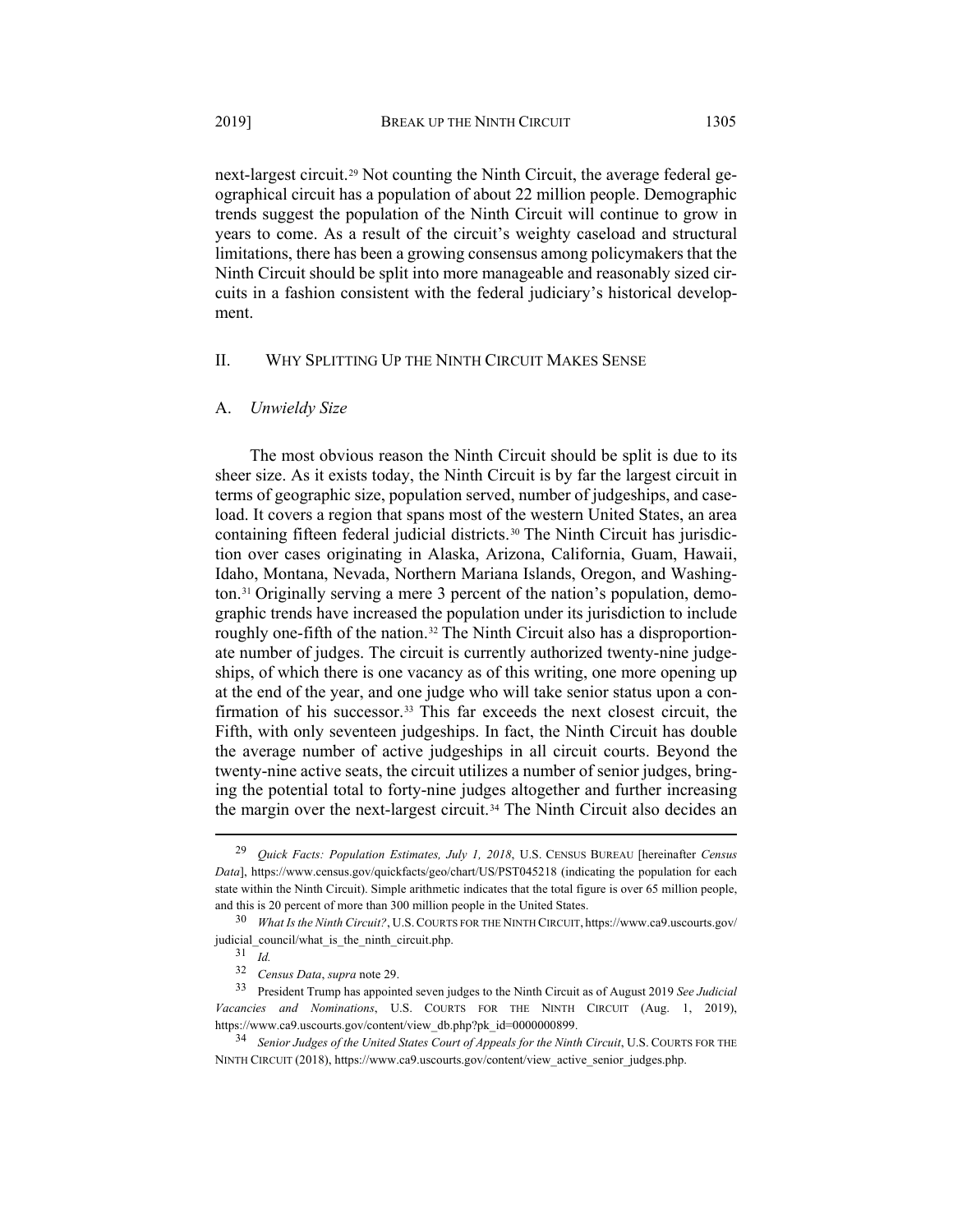extraordinary number of appeals. As of September 2018, there were over 11,000 appeals pending.[35](#page-7-0) The most recent data from 2018 show that over 21 percent of all federal appeals were filed in the Ninth Circuit.<sup>[36](#page-7-1)</sup> The circuit generally handles more than 11,000 cases a year, triple the average for the other regional circuits.[37](#page-7-2) Although the Ninth Circuit is merely one of twelve regional circuits in theory, it is unfathomable to consider a judicial body spanning nine states, 40 percent of the nation's land mass, and nearly 65 million people as a typical court of appeals.

<span id="page-7-8"></span><span id="page-7-7"></span>Many federal appellate judges (including about a third of the appellate judges in the Ninth Circuit) agree that the Ninth Circuit is simply too large to function effectively. In 1998, Supreme Court Justice Anthony Kennedy submitted a letter to the White Commission—headed by retired Justice Byron White and charged by Congress with evaluating circuit structure—supporting a division of the Ninth Circuit.[38](#page-7-3) Justice Kennedy, who served on the Ninth Circuit before his elevation, wrote that the Ninth Circuit was simply too big. He concluded that "the large Circuit has yielded no discernible advantages over smaller ones."[39](#page-7-4) Ninth Circuit Judge Andrew Kleinfeld reaffirmed that position during remarks before the House Judiciary Committee in 2017, stating that the circuit's "size has severe negative consequences."[40](#page-7-5) Both Justice Kennedy's and Judge Kleinfeld's sentiments echo the outcome of the study conducted by the White Commission two decades ago, which determined that circuit courts with too many judges lack the ability to render clear, timely, and uniform decisions. Back in 1998, the Commission found that the Ninth Circuit could not function effectively with so many judges and that "the maximum number of judges for an effective appellate court functioning as a single decisional unit is somewhere between eleven and seventeen."[41](#page-7-6) That recommended maximum is far less than the twenty-nine judgeships currently authorized for the Ninth Circuit. The Commission concluded that "an appellate court of that size, attempting to function as a single

<sup>35</sup> *Court of Appeals Management Statistics*, *supra* note [9.](#page-1-5)

<sup>36</sup> *Id.*

<sup>37</sup> *Id.*

<span id="page-7-3"></span><span id="page-7-2"></span><span id="page-7-1"></span><span id="page-7-0"></span><sup>38</sup> Letter from Anthony M. Kennedy, Associate Justice, United States Supreme Court, to Hon. Byron R. White, Chair, White Commission 1 (Aug. 17, 1998) [hereinafter Justice Kennedy Letter], [http://www.library.unt.edu/gpo/csafca/hearings/submitted/pdf/kennedy.pdf.](http://www.library.unt.edu/gpo/csafca/hearings/submitted/pdf/kennedy.pdf)

<sup>39</sup> *Id.* at 2.

<span id="page-7-5"></span><span id="page-7-4"></span><sup>40</sup> *Bringing Justice Closer to the People: Examining Ideas for Restructuring the 9th Circuit: Hearing Before the Subcomm. on Courts, Intellectual Property, and the Internet of the H. Comm. on the Judiciary*, 115th Cong. 1 (2017) [hereinafter *Kleinfeld Testimony*] (statement of Hon. Andrew J. Kleinfeld, Circuit J., U.S. Court of Appeals for the Ninth Circuit).

<span id="page-7-6"></span><sup>41</sup> WHITE COMM'N REPORT, *supra* note [13,](#page-3-0) at 29. The Commission also conducted a survey of 205 circuit judges who expressed an opinion about how many judges a court of appeals can have and still function well. Of those judges, 74 percent reported that the maximum number is between ten and eighteen, while only 22 percent believed that number is higher or that there is no natural limit on the size of an effective court. *Id.* at 29 n.72.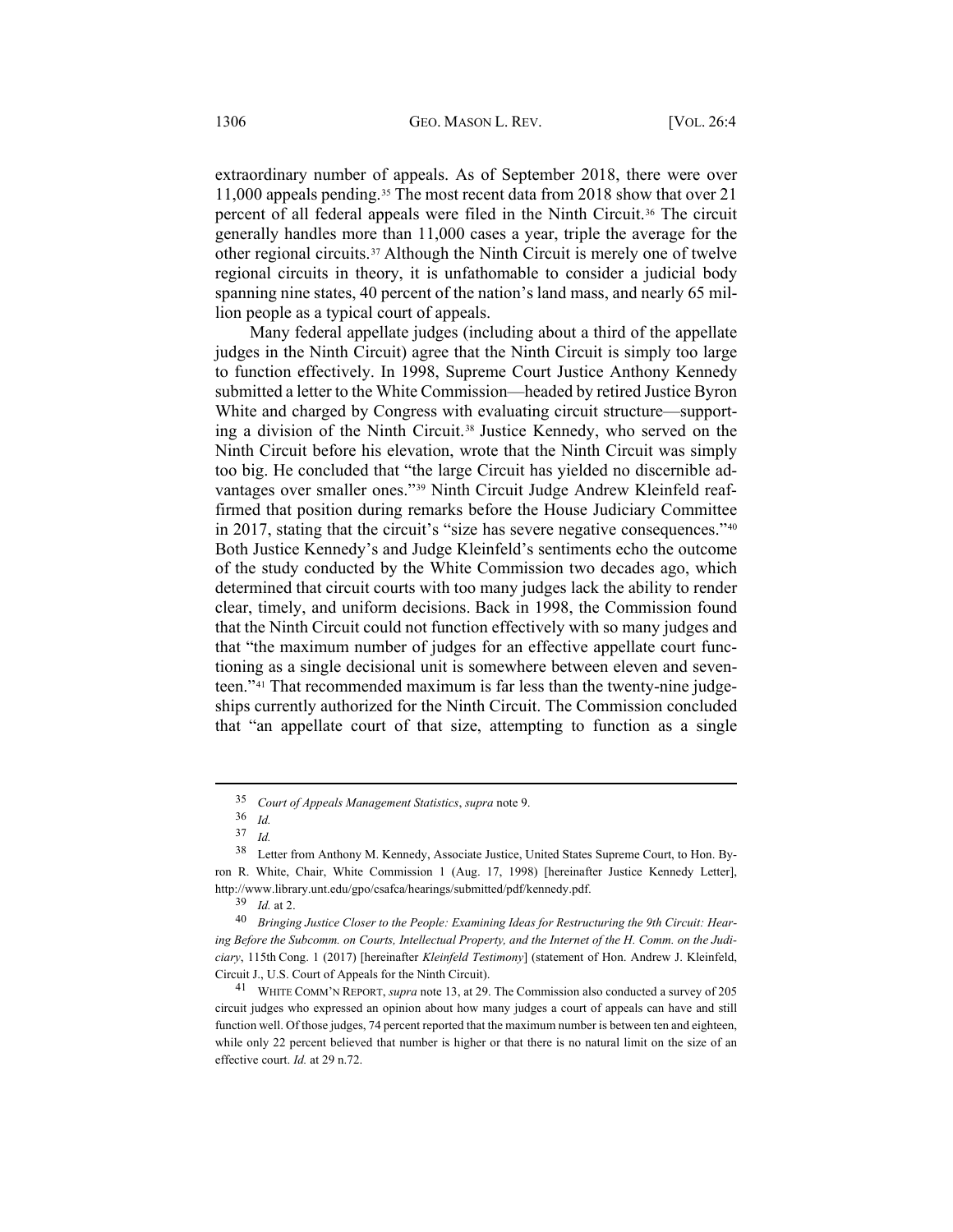decisional entity, encounters special difficulties that will worsen with continued growth."[42](#page-8-1)

<span id="page-8-0"></span>Empirical studies provide further evidence that the Ninth Circuit as currently composed is too large to function effectively. In 2000—long before any of the current controversies—then–Chief Judge Richard Posner of the Seventh Circuit conducted a study that found the quality of judicial output declines as the number of judges on an appellate court grows.[43](#page-8-2) Controlling for judicial ideology, the study demonstrated that the Ninth Circuit had the highest rate of reversal of any federal appeals court in the nation during the period 1985–97.[44](#page-8-3) This finding becomes particularly relevant when considering that, during the same period, the combined reversal rate of the Fifth and Eleventh Circuits was significantly lower than the reversal rate of the presplit Fifth.[45](#page-8-4) Thus, as Judge Posner concluded, "adding judgeships tends to reduce the quality of a court's output" and increase the probability of summary reversal.[46](#page-8-5) The size of a court matters, and the Ninth Circuit as currently structured is too large to function properly.

<span id="page-8-10"></span>In addition to judicial output, the numerical composition of an appellate court affects judicial collegiality. Unlike trial courts, appellate courts require groups of judges to decide cases together. As Senior Judge Harry Edwards of the D.C. Circuit has suggested, collegiality is the manner in which "appel-late judges overcome their individual predilections in decision making."[47](#page-8-6) According to Judge Edwards, "judges have a common interest, as members of the judiciary, in getting the law right, and . . . as a result, we are willing to listen, persuade, and be persuaded, all in an atmosphere of civility and respect."[48](#page-8-7) Collegiality enhances understanding of each judge's legal reasoning while decreasing misunderstandings or imputations of bad faith.<sup>[49](#page-8-8)</sup> This allows judges to accommodate differences of opinion in order to produce a

<span id="page-8-9"></span><span id="page-8-1"></span><sup>42</sup> *Final Report of the Commission on Structural Alternatives for the Federal Courts of Appeals: Hearing Before the Subcomm. on Courts and Intellectual Property of the H. Comm. on the Judiciary*, 106th Cong. 112 (1999) (statement of Hon. Byron R. White, Chair, White Commission).

<span id="page-8-2"></span><sup>43</sup> Richard A. Posner, *Is the Ninth Circuit Too Large? A Statistical Study of Judicial Quality*, 29 J. LEGAL STUD. 711, 711 (2000).

<sup>44</sup> *Id*. at 714–15.

<span id="page-8-4"></span><span id="page-8-3"></span><sup>45</sup> *Id*. at 714–17; *see also Bringing Justice Closer to the People: Examining Ideas for Restructuring the 9th Circuit: Hearing Before the Subcomm. on Courts, Intellectual Prop. & the Internet*, 115th Cong. 8–9 (2017) (statement of Dr. John C. Eastman, Professor of Law, Chapman University Fowler School of Law) [hereinafter *Eastman Testimony*].

<sup>46</sup> Posner, *supra* not[e 43,](#page-8-0) at 719.

<span id="page-8-6"></span><span id="page-8-5"></span><sup>47</sup> Harry T. Edwards, *The Effects of Collegiality on Judicial Decision Making*, 151 U. PA. L. REV. 1639, 1639 (2003).

<sup>48</sup> *Id*. at 1645 (footnote omitted).

<span id="page-8-8"></span><span id="page-8-7"></span><sup>49</sup> *Rebooting the Ninth Circuit: Why Technology Cannot Solve Its Problems: Hearing Before the Subcomm. on Privacy, Tech. & the Law of the S. Comm. on the Judiciary*, 115th Cong. 13 (2017) [hereinafter *O'Scannlain 2017 Testimony*] (statement of Hon. Diarmuid F. O'Scannlain, Circuit J., U.S. Court of Appeals for the Ninth Circuit).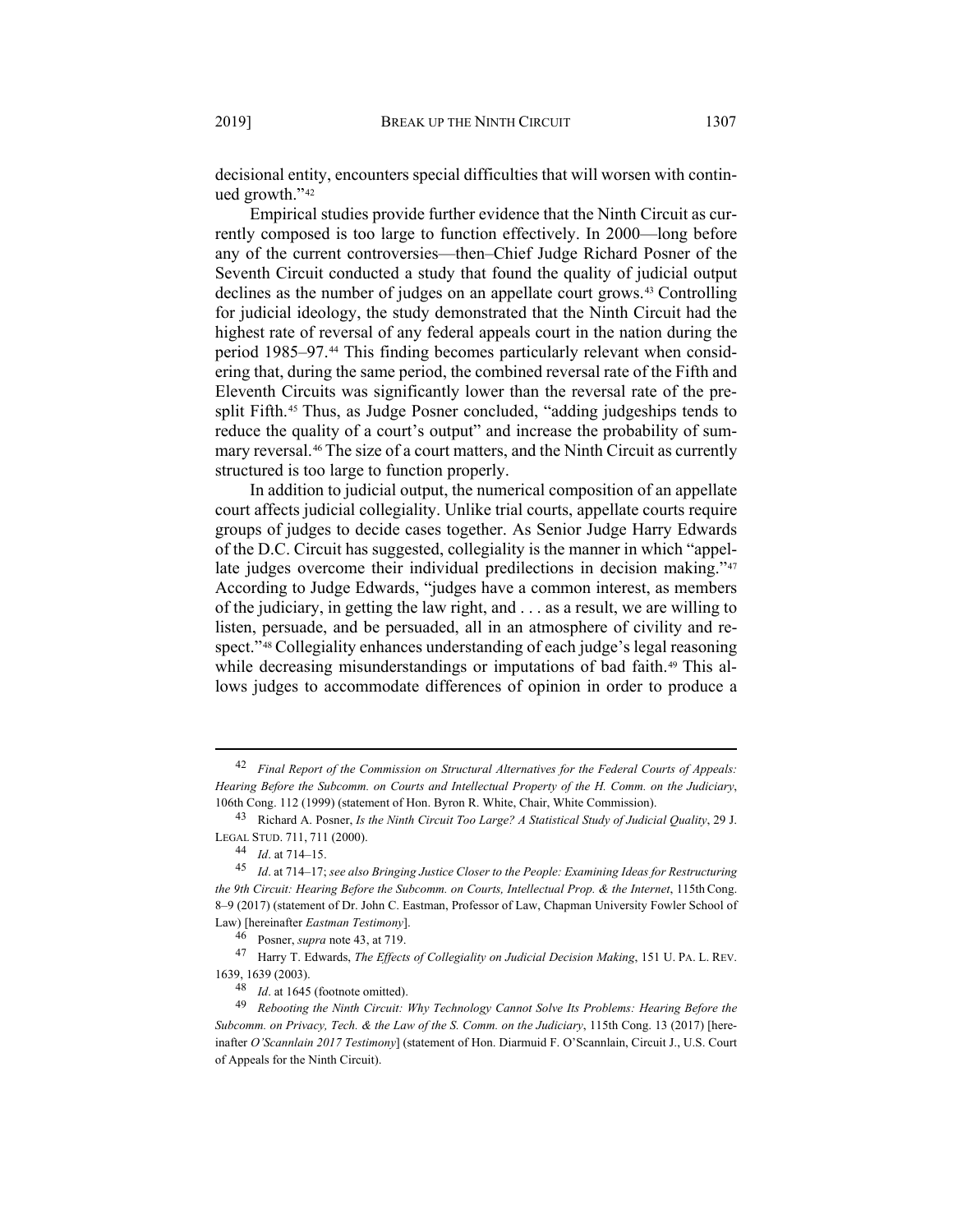coherent body of law. Even Justices of the Supreme Court have regularly noted the utmost importance of collegiality in judicial decision-making.<sup>[50](#page-9-0)</sup>

<span id="page-9-8"></span>Oversized circuits can undercut collegiality by limiting the interactions of the entire circuit as a collective whole.[51](#page-9-1) The Ninth Circuit strives to sit each active judge with every other active and senior judge the same number of times over a two-year period, a policy that even when observed still results in infrequent interactions between judges.<sup>[52](#page-9-2)</sup> In summer 2017, in testimony prepared for a Senate Judiciary Committee hearing, Judge Diarmuid O'Scannlain, a senior judge on the Ninth Circuit, recalled that when he was an active judge it was common for him "to go *years* without ever sitting with some of [his] colleagues."[53](#page-9-3) He observed that "an active Ninth Circuit judge may sit with fewer than twenty colleagues on three-judge panels over the course of a year," which is less than half the total number of active and senior judges sitting on the court.<sup>[54](#page-9-4)</sup> Similarly, Judge Richard Tallman, a Clinton appointee on the Ninth Circuit who favors a split, testified that after four years on the bench he had yet to sit on a panel with all of his active colleagues and that it "took a full seven years" to do so.<sup>[55](#page-9-5)</sup> He further claimed that "the irregular membership on [the] panels comes at a cost; it fails to foster strong per-sonal relationships, and makes for inconsistent opinions."<sup>[56](#page-9-6)</sup>

<sup>56</sup> *Id.* 

<span id="page-9-7"></span><span id="page-9-0"></span><sup>50</sup> Anthony M. Kennedy, *Judicial Ethics and the Rule of Law*, 40 ST. LOUIS U. L.J. 1067, 1072 (1996) ("[J]udicial etiquette [is] a means of maintaining the collegiality requisite to a great court."); Ruth Bader Ginsburg, *Remarks on Writing Separately*, 65 WASH. L. REV. 133, 141, 148 (1990) (discussing the effect of collegiality on the number of dissents and concurrences by members of a federal appellate court).

<span id="page-9-1"></span><sup>51</sup> Diarmuid F. O'Scannlain, *A Ninth Circuit Split Study Commission: Now What?*, 57 MONT. L. REV. 313, 315 (1996) ("As a court of appeals becomes increasingly larger, it loses the collegiality among judges that is a fundamental ingredient in [the] effective administration of justice . . . .").

<span id="page-9-2"></span><sup>52</sup> *See* Laural Hooper, Dean Miletich & Angelia Levy, *Case Management Procedures in the Federal Courts of Appeals*, FED. JUDICIAL CTR. 174 (2011), [https://www.fjc.gov/sites/default/files/2012/Case-](https://www.fjc.gov/sites/default/files/2012/CaseMan2.pdf)[Man2.pdf.](https://www.fjc.gov/sites/default/files/2012/CaseMan2.pdf)

<span id="page-9-3"></span><sup>53</sup> *The Case for Restructuring the Ninth Circuit: An Inevitable Response to an Unavoidable Problem: Hearing Before the Subcomm. on Privacy, Tech. & the Law of the S. Comm. on the Judiciary*, 115th Cong. 13 (2018) [hereinafter *O'Scannlain 2018 Testimony*] (statement of Hon. Diarmuid F. O'Scannlain, Circuit J., U.S. Court of Appeals for the Ninth Circuit). As described *infra*, the twenty-nine active judgeships make for over 3,600 possible three-judge panel combinations. (If the circuit's twenty senior judges are included in the analysis, that number increases to over 17,000 possible three-judge panels.) Basic combinatorics suggests that a judge could indeed go years without sitting with a colleague.

<span id="page-9-4"></span><sup>54</sup> *Id.*; *see also Questions for the Record from Senator Charles Grassley: Judge O'Scannlain Responses: Hearing on "Oversight of the Structure of the Federal Courts" Before the Subcomm. on Oversight, Agency Action, Fed. Rights & Fed. Courts of the S. Comm. on the Judiciary*, 115th Cong. 4 (2018) (statement of Hon. Diarmuid F. O'Scannlain, Circuit J., U.S. Court of Appeals for the Ninth Circuit) ("I further agree with Justice Kennedy that the Ninth Circuit's extreme size disrupts our ability to foster the sort of close, collegial relationships that ought to exist on an appellate court.").

<span id="page-9-6"></span><span id="page-9-5"></span><sup>55</sup> *Rebooting the Ninth Circuit: Why Technology Cannot Solve Its Problems: Hearing Before the Subcomm. on Privacy, Tech. & the Law of the S. Comm. on the Judiciary*, 115th Cong. 13 (2017) [hereinafter *Tallman Testimony*] (statement of Hon. Richard C. Tallman, Circuit J., U.S. Court of Appeals for the Ninth Circuit).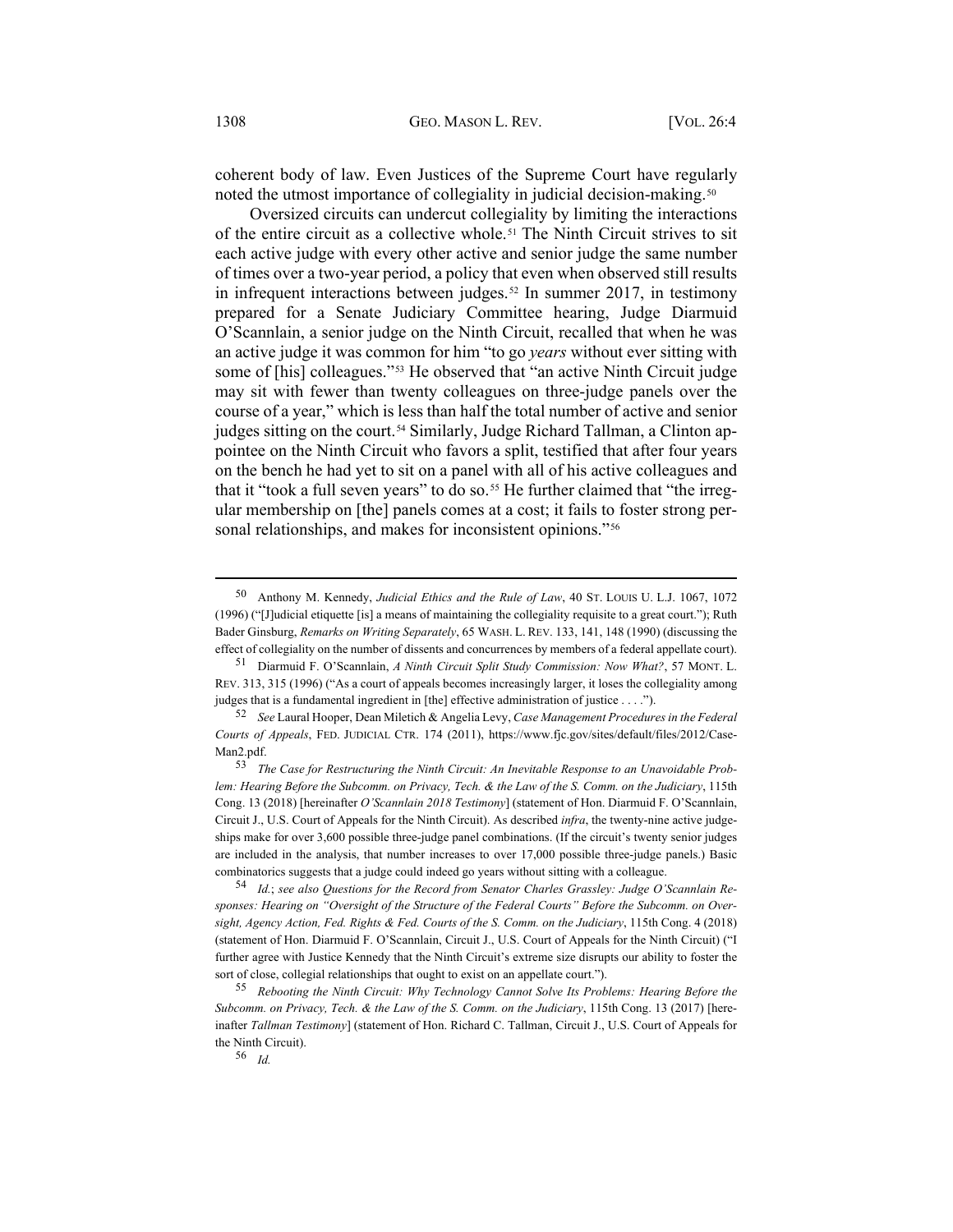Adding 136 visiting judges into a mix of forty-nine active and senior judges creates an endless mishmash of three-judge panels that further undercuts the court's collegiality. As the White Commission stated back in 1998, "a court of appeals, being a court whose members must work collegially over time to develop a consistent and coherent body of law, functions more effectively with fewer judges than are currently authorized for the Ninth Circuit."[57](#page-10-0) It should come as no surprise, given the Ninth Circuit's size, that the court has seen increased incidences of intracircuit conflicts. Several Supreme Court Justices have previously noted the heightened risk of intracircuit con-flicts on a court that publishes as many opinions as the Ninth Circuit.<sup>[58](#page-10-1)</sup> After all, a circuit court as large as the Ninth's precludes close, regular, and frequent contact in joint decision-making.

Moreover, the Ninth Circuit's far-reaching jurisdiction poses serious questions about the nature of federalism. The circuit's enormous size affords it immense power in determining the direction of the nation's jurisprudence. Since very few cases receive further review, nearly every Ninth Circuit case is decided by a three-judge panel—and that panel decides the law for 65 million people.[59](#page-10-2) In 1998, Justice Kennedy wrote that any circuit claiming the "authority to bind nearly one fifth of the people of the United States by deci-sions of its three-judge panels . . . must meet a heavy burden of persuasion."<sup>[60](#page-10-3)</sup> Under the current regime, judges sitting in the Ninth Circuit simply have too much power over too many people. And when these judges err, the consequences of their error can be great. As Judge Kleinfield has pointed out, "[o]ur size causes errors, and gives us too much power. When we make a mistake, the impact is colossal, and we do make mistakes."[61](#page-10-4)

In other words, the Ninth Circuit's immense size prevents effective function, undermines collegiality and familiarity among its judges, and poses serious federalism concerns.

## B. *Procedural Inefficiencies*

The Ninth Circuit's sizable caseload has led to considerable procedural inefficiencies. As it stands, the circuit's active judges, even when augmented by senior judges and designated visitors from elsewhere, are badly overworked and unable to manage the constant influx of cases effectively. The circuit currently has an astonishing backlog, accounting for nearly a third of

<sup>57</sup> WHITE COMM'N REPORT, *supra* not[e 13,](#page-3-0) at 29.

<span id="page-10-3"></span><span id="page-10-2"></span><span id="page-10-1"></span><span id="page-10-0"></span><sup>58</sup> *Id.* at 38. Five members of the Supreme Court wrote the Commission's chair before the report was released. Four justices expressed general "concern about the ability of judges on the Ninth Circuit Court of Appeals to keep abreast of the court's jurisprudence and about the risk of intracircuit conflicts in a court with an output as large as that court's." *Id.*

<sup>59</sup> *See Census Data*, *supra* note [29.](#page-6-6) 

<sup>60</sup> Justice Kennedy Letter, *supra* not[e 38,](#page-7-7) at 2.

<span id="page-10-4"></span><sup>61</sup> *Kleinfeld Testimony*, *supra* note [40,](#page-7-8) at 1.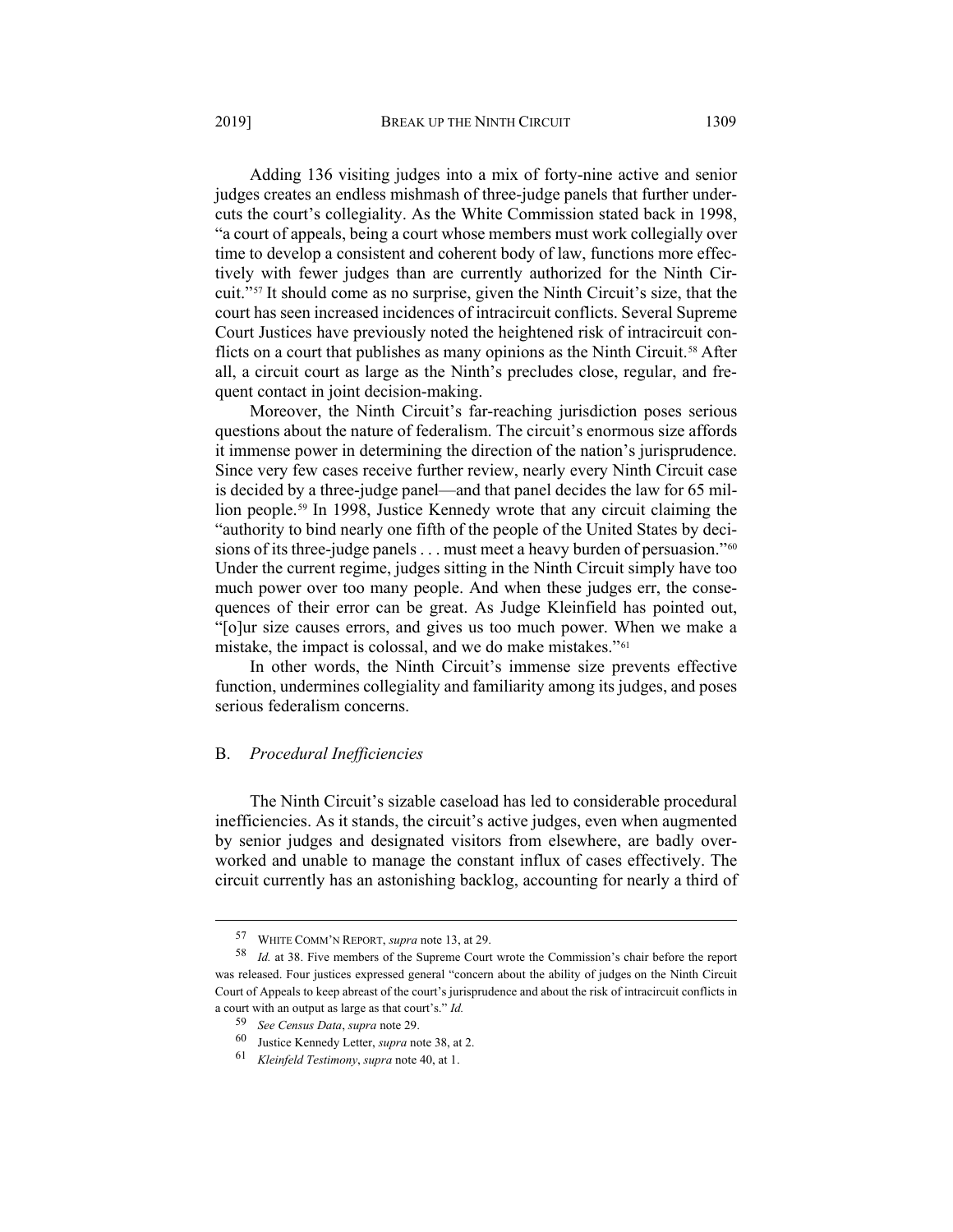all pending federal appeals.<sup>[62](#page-11-0)</sup> The most recent statistics (through September 2018) show that the circuits have over  $38,000$  appeals pending.<sup>[63](#page-11-1)</sup> Of those, the Ninth Circuit has more than 11,000 appeals outstanding.<sup>[64](#page-11-2)</sup> As of September 2018, over one-fifth of all federal appeals filed came from the Ninth Circuit.[65](#page-11-3) The circuit had 3,000 more new filings in the past year than the next busiest circuit.<sup>[66](#page-11-4)</sup> Given the substantial number of appeals the Ninth Circuit processes, it should be no surprise that it takes the circuit longer than any other to resolve an appeal. Statistics from 2017 show that the median Ninth Circuit appeal took 14.9 months to resolve.<sup> $67$ </sup> This amounts to 50 percent higher than the average circuit and five months more than the national median.[68](#page-11-6) For civil appeals, the median case required 22.8 months from the notice of appeal to the last opinion or final order, a drastic difference from the national median of 12.1 months.[69](#page-11-7)

A primary reason for the Ninth Circuit's procedural inefficiencies is that its judges are badly overworked. The most recent data (through September 2018) show that the court terminated 7,386 cases on the merits in the preceding twelve months, amounting to 550 cases per judge.[70](#page-11-8) To keep up with all this output, the circuit's judges would be required to read twenty decisions every single day (assuming it was plausible for judges to work seven days out of every week, and 365 days a year). Even if fully staffed with its authorized maximum of twenty-nine judges, the court would still have approximately 460 pending appeals per active judgeship. That amounts to over 100 more appeals per judge than the next closest circuit, and about "four times the number of appeals per active judge on the Tenth Circuit."[71](#page-11-9) As it stands, the Ninth Circuit is not fully staffed, meaning that each active judge is re-quired to handle closer to 533 appeals.<sup>[72](#page-11-10)</sup> In addition to the large number of appeals filed in the Ninth Circuit, the court regularly receives around 800 petitions for en banc review each year.[73](#page-11-11) As a result, each judge has more than fifteen new en banc petitions to consider every week.

<span id="page-11-12"></span>The procedural inefficiencies the Ninth Circuit faces has practical implications for judges, lawyers, and litigants. Because cases take so long to process, by the time legal documents reach the judges' desks, they can be

<span id="page-11-0"></span><sup>62</sup> *See Court of Appeals Management Statistics*, *supra* not[e 9.](#page-1-5) 

<span id="page-11-2"></span><span id="page-11-1"></span><sup>63</sup> *See id.*

 $\frac{64}{65}$  *Id.* 

<sup>65</sup> *See id.* 

<span id="page-11-5"></span><span id="page-11-4"></span><span id="page-11-3"></span><sup>66</sup> *Id.* 

<sup>67</sup> *Courts of Appeals Median Times*, *supra* note [10.](#page-1-6) 

 $\frac{68}{69}$  *Id.* 

<sup>69</sup> *Id.*

<sup>70</sup> *See Court of Appeals Management Statistics*, *supra* not[e 9.](#page-1-5) 

<sup>71</sup> *Tallman Testimony*, *supra* not[e 55,](#page-9-7) at 6.

<sup>72</sup> *Id.*

<span id="page-11-11"></span><span id="page-11-10"></span><span id="page-11-9"></span><span id="page-11-8"></span><span id="page-11-7"></span><span id="page-11-6"></span><sup>73</sup> *See, e.g.*, U.S. COURTS FOR THE NINTH CIRCUIT, 2017 ANNUAL REPORT 43 [hereinafter 2017 NINTH CIRCUIT ANNUAL REPORT], [https://www.ca9.uscourts.gov/judicial\\_council/publications/Annu](https://www.ca9.uscourts.gov/judicial_council/publications/AnnualReport2017.pdf)[alReport2017.pdf.](https://www.ca9.uscourts.gov/judicial_council/publications/AnnualReport2017.pdf)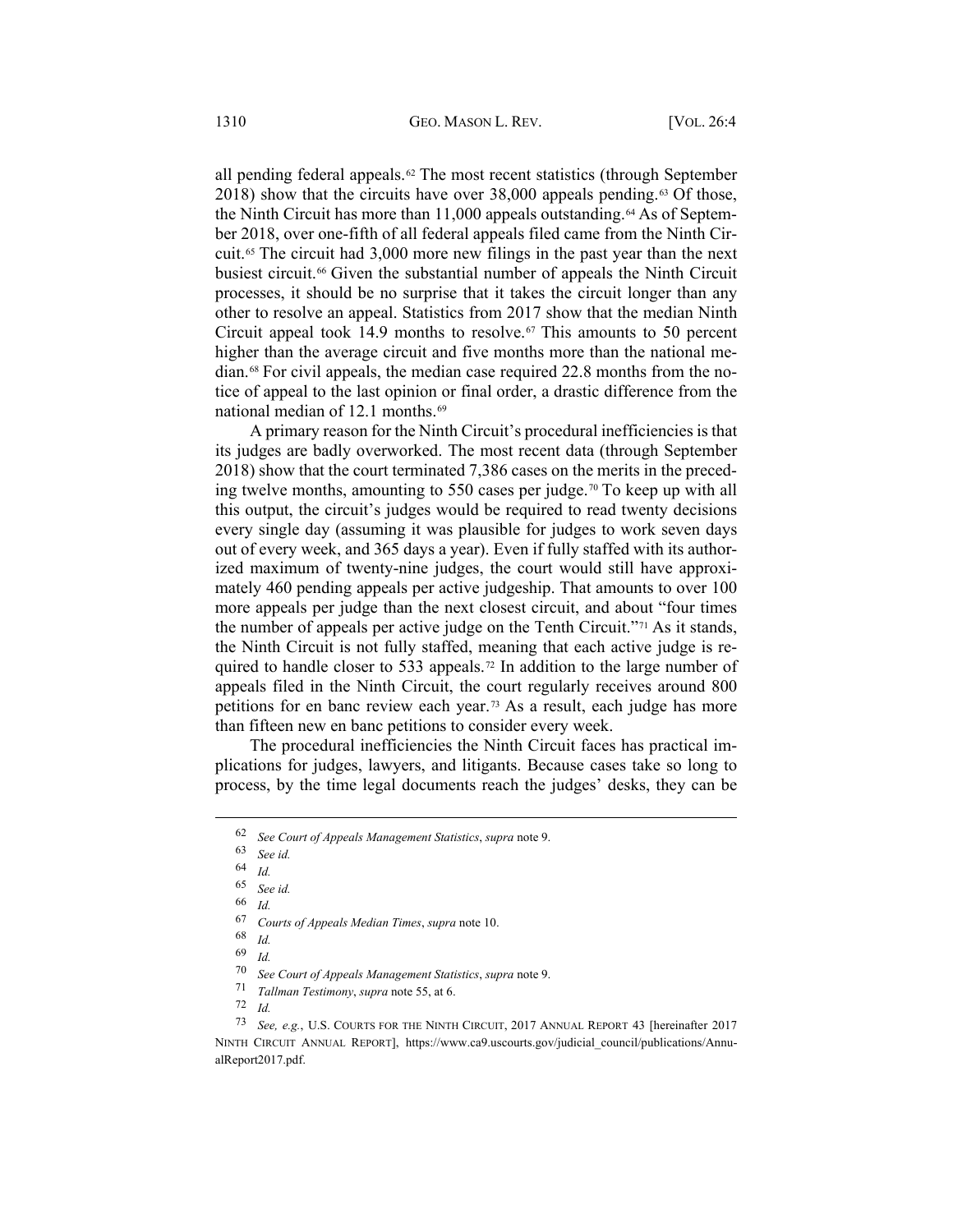outdated. As Judge Tallman told the Senate Judiciary Committee, a legal brief in a pending appeal "is frequently years old and contains stale case law, by the time we can get to it."[74](#page-12-0) In addition, the court's significant "backlog increases the pressure on [judges] to dispose of cases quickly for the sake of the litigants"; a practice that can serve only to "inflate the chance of error and inconsistency."[75](#page-12-1) Some have proposed adding additional judgeships to assist with the heavy caseload, but procedural inefficiencies can't be remedied simply by adding more judges.<sup>[76](#page-12-2)</sup> The circuit is already authorized twentynine judgeships, more than twice as many as the average circuit. Even with double the average number of judgeships, the Ninth Circuit continues to be flooded with cases and incapable of efficiently handling its constant caseload, resulting in the incredible amount of time it takes to dispose of each case. Additional judgeships would obviously help alleviate the workload, but they would only exacerbate the inefficiencies and inequities of the circuit's inordinate size.

### C. *Jurisprudential Unpredictability*

The Ninth Circuit's size and structure make it markedly unpredictable. District judges, litigants, and parties seeking to conform their conduct to circuit law have encountered serious obstacles to assessing what the law is. For one, the court's enormous jurisdictional scope contributes to erratic outcomes. The Ninth Circuit is responsible for a vast geographic area consisting of eleven different states and territories, each with its own system of laws and legal precedent. As Judge Tallman expressed in testimony before the Senate Judiciary Committee, the Ninth Circuit's geographic diversity "requires great breadth of legal knowledge that I fear comes at the expense of a shallow understanding of the applicable local law."[77](#page-12-3) The problem of providing consistent, predictable outcomes for litigants is further compounded by the court's heavy reliance on visiting judges, who tend to be less informed about relevant local law and less sensitive to the individual needs of different communities.

The vast number of possible panel combinations on the current Ninth Circuit provides good indication of the uncertainty that results from such a large circuit. The Ninth Circuit is currently authorized twenty-nine active

<sup>74</sup> *Tallman Testimony*, *supra* not[e 55,](#page-9-7) at 7.

<sup>75</sup> *O'Scannlain 2017 Testimony*, *supra* note [49,](#page-8-9) at 21.

<span id="page-12-2"></span><span id="page-12-1"></span><span id="page-12-0"></span><sup>76</sup> In 2017, the Judicial Conference of the United States recommended to Congress the creation of fifty-seven new Article III judgeships in the courts of appeals and district courts, including the addition of five new appellate judgeships for the Ninth Circuit. U.S. COURTS, ADDITIONAL JUDGESHIPS OR CONVERSION OF EXISTING JUDGESHIPS RECOMMENDED BY THE JUDICIAL CONFERENCE 2017, [http://www.uscourts.gov/sites/default/files/2017\\_judicial\\_conference\\_judgeship\\_recommenda](http://www.uscourts.gov/sites/default/files/2017_judicial_conference_judgeship_recommendations_0.pdf)[tions\\_0.pdf.](http://www.uscourts.gov/sites/default/files/2017_judicial_conference_judgeship_recommendations_0.pdf)

<span id="page-12-3"></span><sup>77</sup> *Tallman Testimony*, *supra* not[e 55,](#page-9-7) at 15.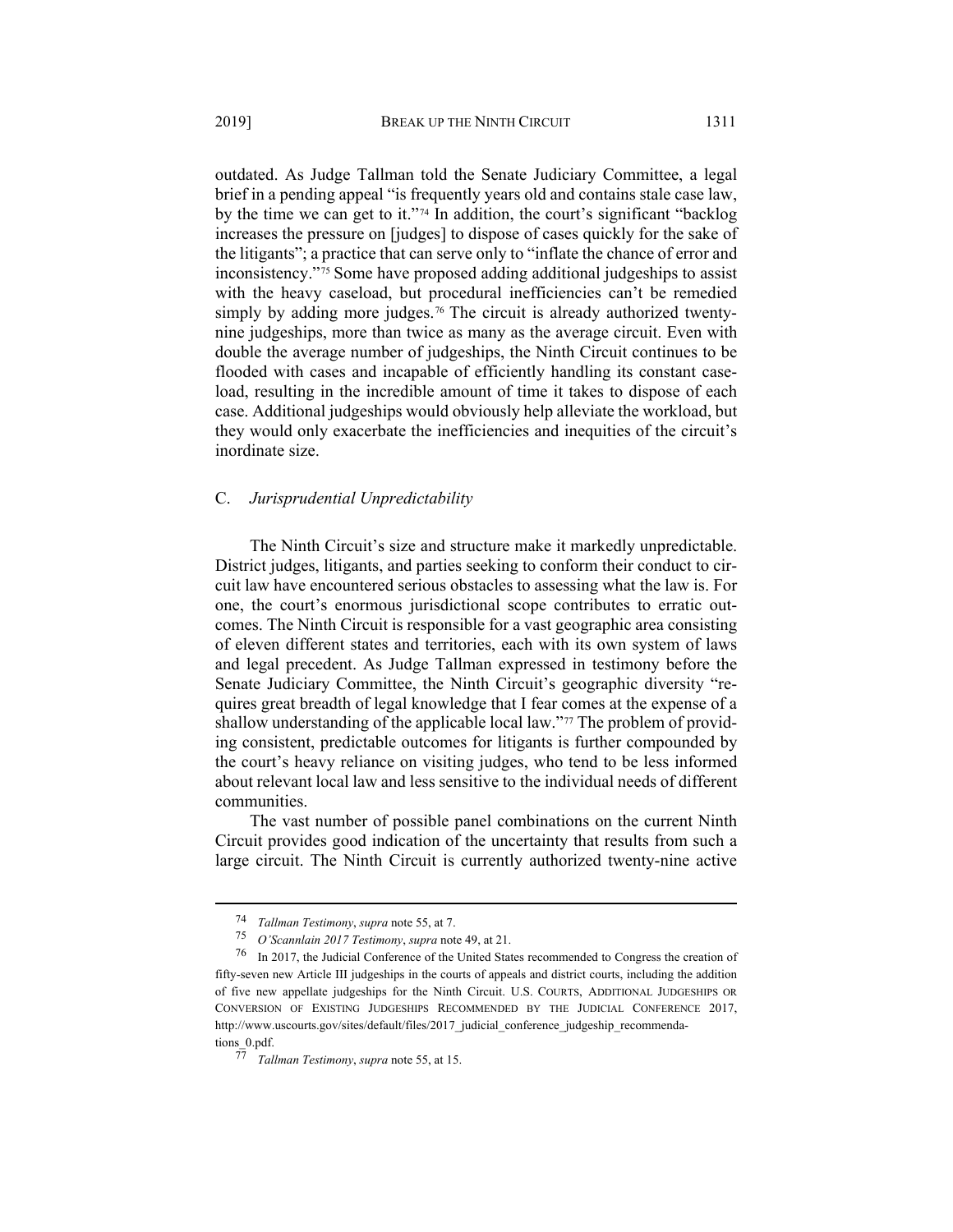<span id="page-13-0"></span>judges, making for over  $3,600$  possible three-judge panel combinations.<sup>[78](#page-13-1)</sup> If the circuit's senior judges are included in the analysis, that number increases to over 17,000 possible three-judge panels.[79](#page-13-2) In terms of en banc panels—see below for a discussion of the Ninth Circuit's unique "limited en banc" pro-cedure—there are well over 13 million possible eleven-judge combinations.<sup>[80](#page-13-3)</sup> With so many possible combinations of judges, it is virtually impossible to maintain any degree of coherence or predictability in case law.

The White Commission conducted a survey asking district court judges and lawyers in the Ninth Circuit for their views and experiences. While district judges reported finding the law "insufficiently clear to give them confidence in their decisions on questions of law about as often as their counterparts in other circuits," they were more likely to report difficulties resulting from inconsistencies between published and unpublished opinions.[81](#page-13-4) Lawyers, meanwhile, reported "somewhat more difficulty discerning circuit law and predicting outcomes of appeals than lawyers elsewhere."[82](#page-13-5) More often than other lawyers, those who practice before the Ninth Circuit "reported as a 'large' or 'grave' problem the difficulty of discerning circuit law due to conflicting precedents," and that they "'frequently' have trouble predicting the outcome of an appeal."[83](#page-13-6) Further evidence bearing on the validity of these criticisms can be found in a another survey of lawyers who litigated cases in the various federal courts of appeals. In that survey, 30 percent of experienced litigators found it difficult to predict how the Ninth Circuit would de-cide an appeal, more than for any other circuit.<sup>[84](#page-13-7)</sup>

To complicate matters further, the Ninth Circuit generates more than 550 published opinions each year and many more unpublished opinions. The most recent data show that each circuit judge authored an average of 170 decisions (13 signed, 157 unsigned).<sup>[85](#page-13-8)</sup> According to Judge Kleinfeld, "[n]o district judge and no lawyer can, by reading even a few hundred of our decisions, predict what our court will do in the next case. Even if the decisions could be read, there are over 3,000 combinations of judges who may wind up

<span id="page-13-1"></span><sup>78</sup> *Rebooting the Ninth Circuit: Why Technology Cannot Solve Its Problems: Hearing Before the Subcomm. on Privacy, Tech. & the Law of the S. Comm. on the Judiciary*, 115th Cong. 3 (2017) [hereinafter *Roysden Testimony*] (statement of Brunn (Beau) W. Roysden III, Deputy Division Chief of the Civil Litigation Division of the Arizona Attorney General's Office); *see also Responding to the Growing Need for Federal Judgeships: The Federal Judgeship Act of 2009: Hearing Before the Subcomm. on Admin. Oversight & the Courts of the S. Comm. on the Judiciary*, 111th Cong. 9 (2009) (statement of Hon. Gerald Bard Tjoflat, Circuit J., United States Court of Appeals for the Eleventh Circuit).

<sup>79</sup> *See Eastman Testimony*, *supra* not[e 45,](#page-8-10) at 7.

<span id="page-13-7"></span><span id="page-13-6"></span><span id="page-13-5"></span><span id="page-13-4"></span><span id="page-13-3"></span><span id="page-13-2"></span><sup>80</sup> *Roysden Testimony*, *supra* note [78,](#page-13-0) at 3 n.6. This number comes from choosing ten out of the twenty-eight judges besides the Chief, a method resulting in 13,123,110 combinations.

<sup>81</sup> WHITE COMM'N REPORT, *supra* not[e 13,](#page-3-0) at 39.

<sup>82</sup> *Id.* at 39–40.

<sup>83</sup> *Id.* at 40.

<sup>84</sup> Posner, *supra* not[e 43,](#page-8-0) at 717 n.12.

<span id="page-13-8"></span><sup>85</sup> *See Court of Appeals Management Statistics*, supra not[e 9.](#page-1-5)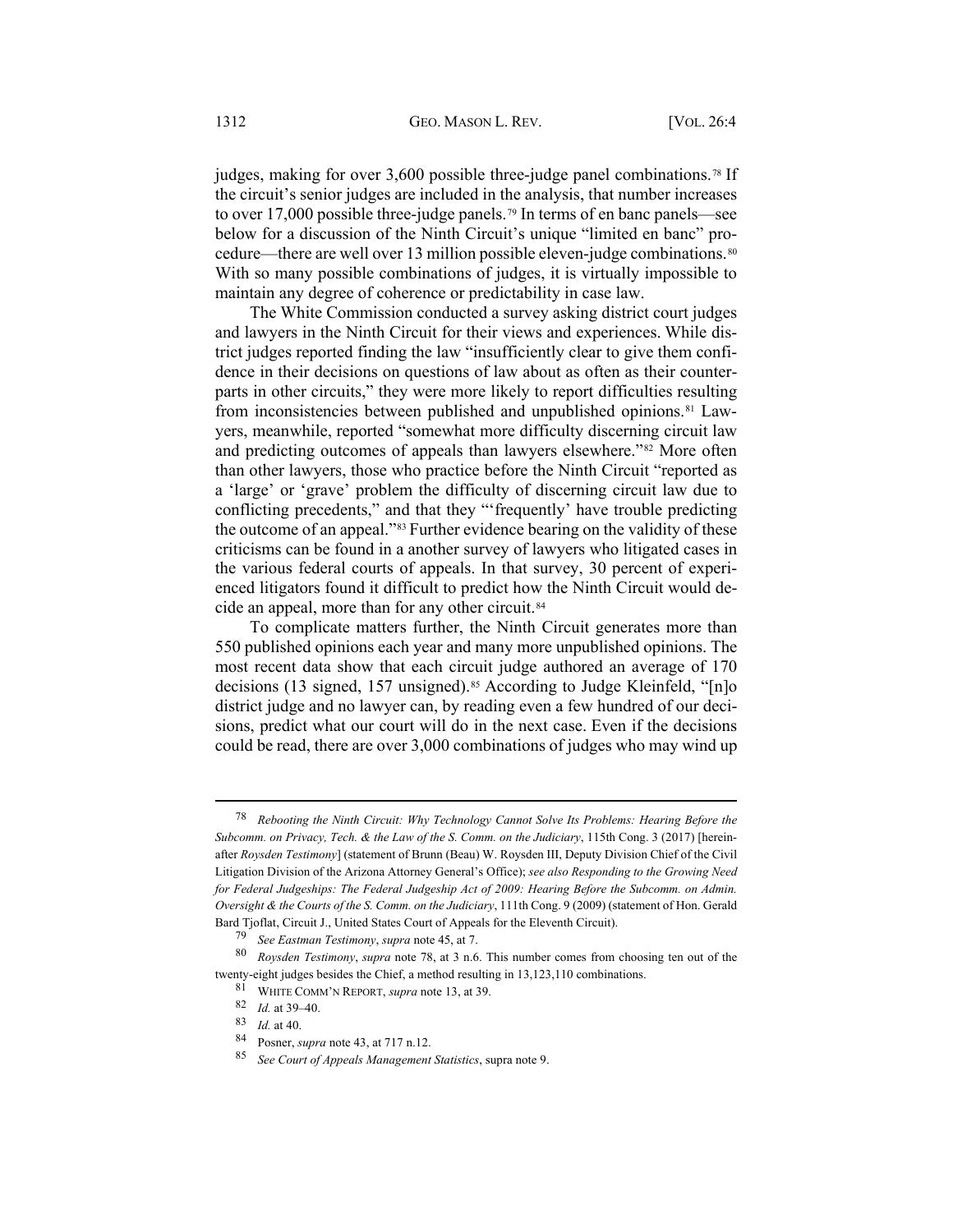on panels, so the exercise would not be worth the time."[86](#page-14-1) He further stated that "[j]udges on the same court should read each other's decisions. We are so big that we cannot and do not. That has the practical effect that we do not know what judges on other panels are deciding."[87](#page-14-2)

<span id="page-14-0"></span>The Ninth Circuit's size and workload make it virtually impossible for any one judge to maintain familiarity with the relevant substantive law and local precedent of nine states and two territories. With the court generating so many opinions, judges face many challenges in staying adequately informed about the court's own output. Back in 1995, Third Circuit Judge Edward Becker compared the size and workload of his circuit to that of the Ninth, noting that the Third Circuit published 353 opinions, equating to ap-proximately 8,500 pages of material.<sup>[88](#page-14-3)</sup> In explaining that due to such a large amount of reading, coupled with an appellate judge's other duties of "writing, thinking, conferring, and administering," Judge Becker observed that "it takes me seven days a week to do my job."[89](#page-14-4) The Ninth Circuit, meanwhile, published 927 opinions during the same period.<sup>[90](#page-14-5)</sup> Judge Becker maintained that "there is no conceivable way that any judge of that court can read, or even meaningfully scan and digest, anywhere near that number of opinions so as to be abreast of circuit law."[91](#page-14-6) In 1998, then-Justice John Paul Stevens made a similar observation, noting that the Ninth Circuit was "so large that even the most conscientious judge probably cannot keep abreast of her own court's output."[92](#page-14-7) Ninth Circuit Judge Pamela Ann Rymer told a Senate Judiciary subcommittee in 1999 that "the court's output is too large to read, let alone for each judge personally to keep abreast of, think about, digest or influence" with a resulting toll, over time, "on coherence and consistency, predictability and accountability."[93](#page-14-8) Since Judge Rymer offered this testimony almost twenty years ago, the Ninth Circuit's caseload has, of course, only increased.

<sup>86</sup> *Kleinfeld Testimony*, *supra* note [40,](#page-7-8) at 7.

<sup>87</sup> *Id*. at 4.

<span id="page-14-3"></span><span id="page-14-2"></span><span id="page-14-1"></span><sup>88</sup> William H. Rehnquist et al., *Symposium: The Future of the Federal Courts*, 46 AM. U. L. REV. 263, 285 (1996) [hereinafter *Symposium*].

 $\frac{89}{90}$  *Id.* 

<span id="page-14-5"></span><span id="page-14-4"></span>See LEONIDAS RALPH MECHAM, ADMINISTRATIVE OFFICE OF THE UNITED STATES COURTS, JUDICIAL BUSINESS OF THE UNITED STATES COURTS: 1995 REPORT OF THE DIRECTOR 50 tbl.S-3 (1995) (demonstrating that during the twelve-month period ending Sept. 30, 1995, the Third Circuit published 346 written and signed opinions and seven written, reasoned, and unsigned opinions; meanwhile, during the twelve-month period ending Sept. 30, 1995, the Ninth Circuit published 909 written and signed opinions and eighteen written, reasoned, and unsigned opinions).

<sup>91</sup> *Symposium*, supra not[e 88,](#page-14-0) at 285.

<span id="page-14-7"></span><span id="page-14-6"></span><sup>92</sup> Letter from John Paul Stevens, Associate Justice, United States Supreme Court, to Hon. Byron R. White, Chair, White Commission 1 (Aug. 24, 1998).

<span id="page-14-8"></span><sup>93</sup> *Review of the Report by the Commission on Structural Alternatives for the Federal Courts of Appeals Regarding the Ninth Circuit and the Ninth Circuit Reorganization Act: Hearing on S. 253 Before the Subcomm. on Admin. Oversight & the Courts of the S. Comm. on the Judiciary*, 106th Cong. 60 (July 16, 1999) (statement of Hon. Pamela Ann Rymer, former Circuit J., U.S. Court of Appeals for the Ninth Circuit).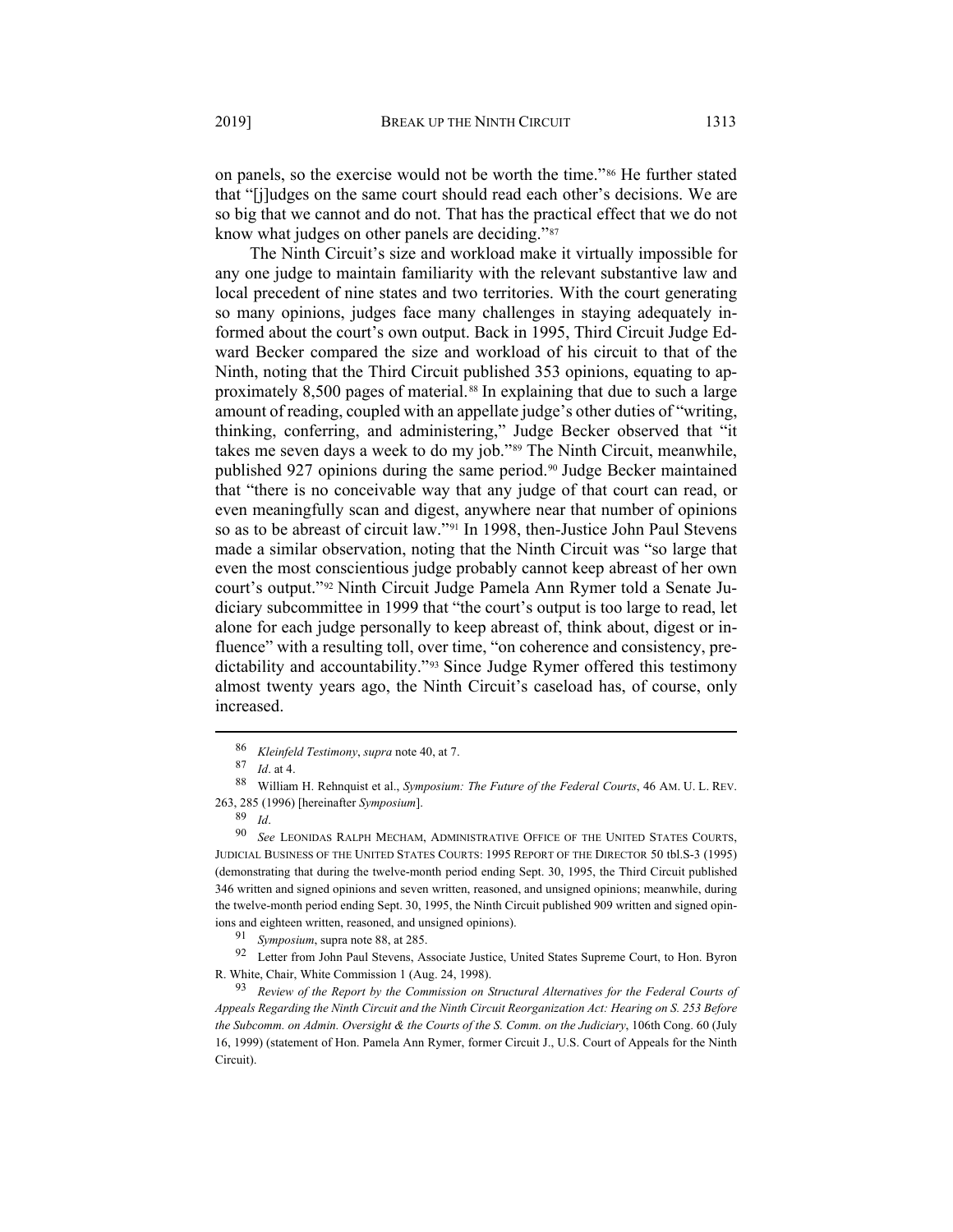#### 1314 **GEO. MASON L. REV.** [VOL. 26:4]

As noted by lawyers, multiple appellate judges from different circuits, and Supreme Court justices, the size of the Ninth Circuit creates significant and detrimental unpredictability for its litigants and arbiters. Any tribunal whose law cannot be clearly stated or deciphered requires reform.

## D. *Unusual En Banc Process*

The incredible size and workload of the Ninth Circuit has necessitated the use of an unusual en banc process. As it stands, the Ninth Circuit is the only circuit in the nation that never sits with all judges together at once. Federal law permits circuits with more than fifteen active judges to use a limited form of en banc.[94](#page-15-1) Under this unique procedure, en banc review is handled by a subset of the active judges, as opposed to all the active judges. The Fourth (fifteen authorized judgeships), Fifth (seventeen), and Sixth (sixteen) Circuits are the only courts aside from the Ninth that have at least fifteen authorized judgeships. But the Ninth is the only one that relies upon a randomly selected subset en banc panel. The limited en banc court traditionally consists of eleven judges (the chief judge and ten others) that are selected by lot for each case. The circuit's limited en banc process has faced severe criticism for its apparent inability to act as an effective substitute for full en banc review.[95](#page-15-2) For example, Supreme Court Justice Sandra Day O'Connor, in a 1998 letter to the White Commission, said that the Ninth Circuit's limited en banc hearings "cannot serve the purposes of en banc hearings as effectively as do the en banc panels consisting of all active judges that are used in the other circuits."[96](#page-15-3) In truth, using a panel only slightly larger than a third of the court's full complement of judges contravenes the very concept of an "en banc" court.<sup>[97](#page-15-4)</sup>

<span id="page-15-0"></span>Under the limited en banc procedure, a mere six of the twenty-nine Ninth Circuit judges may speak for the entire court. This wasn't as big of a concern twenty years ago, when the White Commission noted that, "very few en banc decisions are closely divided, so it is unlikely a full court en banc would produce different results."[98](#page-15-5) A study conducted just after the White Commission's report, however, looked at the number of closely divided en banc decisions during the period from 1998 to 2005 and found that nearly one-third of the cases decided en banc by the Ninth Circuit were by "close"

<sup>94</sup> *See* Pub. L. No. 95-486, § 6, 92 Stat. 1629, 1633 (1978).

<span id="page-15-2"></span><span id="page-15-1"></span><sup>95</sup> *See* Pamela Ann Rymer, *The "Limited" En Banc: Half Full, or Half Empty?*, 48 ARIZ. L. REV. 317, 320 (2006).

<span id="page-15-3"></span><sup>96</sup> Letter from Sandra Day O'Connor, Associate Justice, United State Supreme Court to Hon. Byron R. White, Chair, White Commission 2 (June 23, 1998), [http://www.library.unt.edu/gpo/csafca/hearings/](http://www.library.unt.edu/gpo/csafca/hearings/submitted/pdf/oconnor.pdf) [submitted/pdf/oconnor.pdf.](http://www.library.unt.edu/gpo/csafca/hearings/submitted/pdf/oconnor.pdf)

<span id="page-15-5"></span><span id="page-15-4"></span><sup>97</sup> Judge Rymer, who served on the White Commission, has stated that a "'limited' en banc is an oxymoron, because 'en banc' means 'full bench.'" Rymer, *supra* not[e 95,](#page-15-0) at 317.

<sup>98</sup> WHITE COMM'N REPORT, *supra* not[e 13,](#page-3-0) at 35.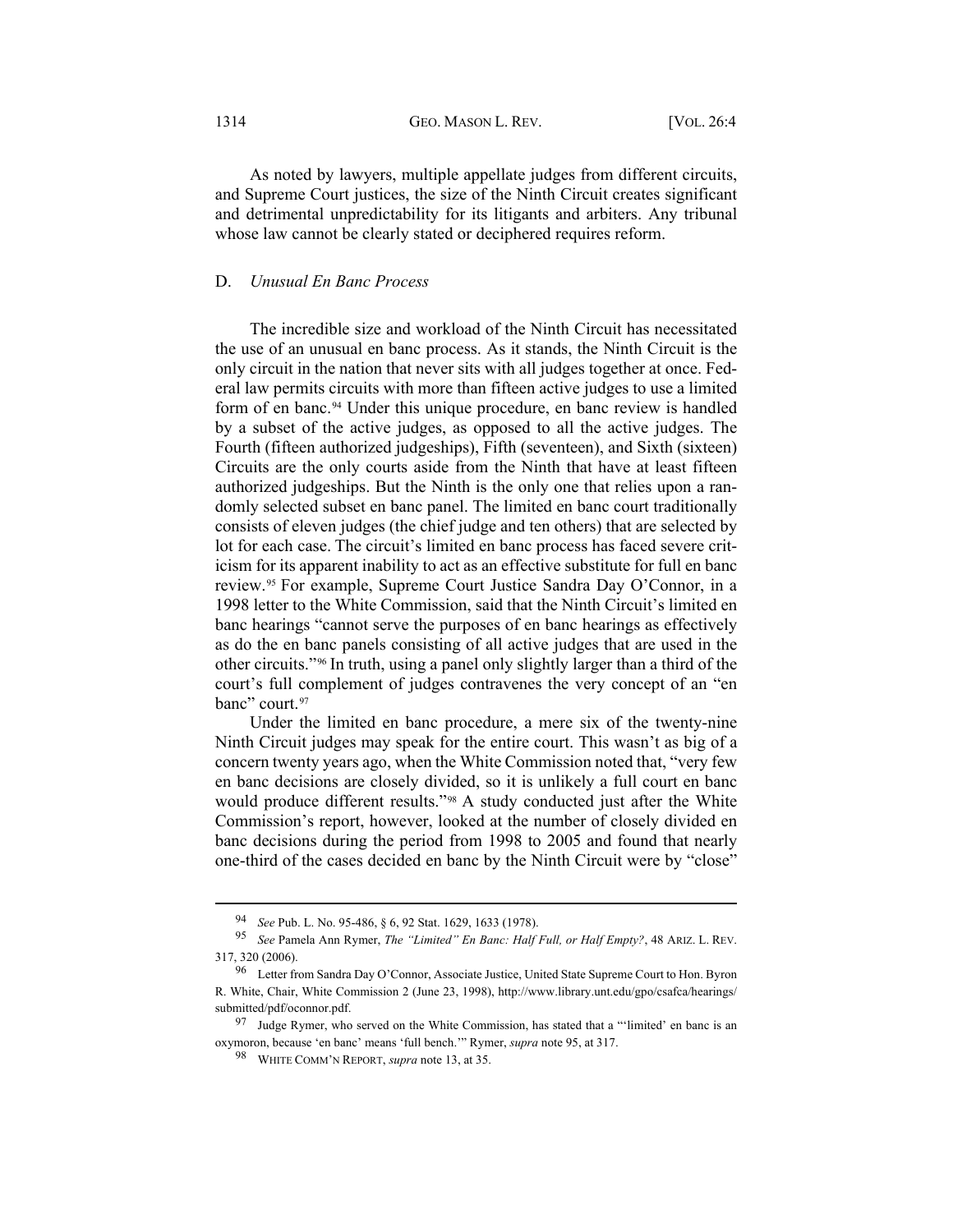<span id="page-16-0"></span>votes  $(6-5 \text{ or } 7-4)$ .<sup>[99](#page-16-1)</sup> The late Judge Stephen Reinhardt, often described as the lion of the liberal Carter appointees, conceded that, "occasionally, the en banc vote does not reflect the true sentiment of the majority of the court."<sup>[100](#page-16-2)</sup> There have even been occasions when *none* of the three-judge panel members who decided a case were on the en banc panel.

Furthermore, due to the high threshold for rehearing en banc (a majority of active judges voting in favor), many cases are never reheard despite having many votes in favor.[101](#page-16-3) The court's rules do provide that a judge dissatisfied with the decision of the limited en banc may call for a vote on whether the full court should convene to reconsider the case.<sup>[102](#page-16-4)</sup> Since the court adopted its limited en banc procedure in 1980, however, such a vote for a "true" or "super" en banc has seldom been requested and never been successful. Judge O'Scannlain recently lamented that the court will "forego meritorious en banc calls because there simply isn't enough time to pursue every case that ought to be reheard en banc. What follows is that only a small fraction of our published opinions receive meaningful en banc consideration—let alone actual en banc review."[103](#page-16-5) The result is that in a typical year only about thirty cases receive an en banc vote, and fewer than twenty of those cases are actually reheard en banc.[104](#page-16-6)

As Judge Rymer has pointed out, even if a majority of active circuit judges vote to rehear a case "limited en banc," since not all active circuit judges will be drawn to hear the case en banc, there is no assurance that *any* of the judges who voted for en banc review will be selected to hear the case.[105](#page-16-7) Judge Rymer further acknowledged that when no panel member is drawn to hear the case on "limited en banc," the en banc panel "lacks the benefit of input from colleagues who are well-versed in the record and law applicable to the case and whose prior work would bring a different perspective to en banc deliberations."[106](#page-16-8) Conversely, the luck of the draw may result in an en banc panel's being dominated by the original panel's members and their allies, even though the probability that an en banc panel will include the same

<span id="page-16-1"></span><sup>99</sup> *See, e.g.*, John M. Roll, *Split the Ninth Circuit: It's Time* (2005)[, https://www.myazbar.org/AZAt](https://www.myazbar.org/AZAttorney/PDF_Articles/0905procon3.pdf)[torney/PDF\\_Articles/0905procon3.pdf.](https://www.myazbar.org/AZAttorney/PDF_Articles/0905procon3.pdf) While we were unable to find any studies covering the period since 2005, given that there have been no procedural alterations to the en banc process and that the ratio of Democratic to Republican appointees hasn't shifted significantly, we surmise that the proportion of "close" en banc decisions is no different today.

<sup>100</sup> Nunes v. Ashcroft, 375 F.3d 810, 818 (9th Cir. 2004) (Reinhardt, J., dissenting).

<sup>101</sup> Roll, *supra* not[e 99,](#page-16-0) at 38.

<span id="page-16-4"></span><span id="page-16-3"></span><span id="page-16-2"></span><sup>102</sup> U.S. COURT OF APPEALS FOR THE NINTH CIRCUIT, FEDERAL RULES OF APPELLATE PROCEDURE: NINTH CIRCUIT RULES: CIRCUIT ADVISORY COMMITTEE NOTES, at 149–50, Cir. R. 35-3 (2018).

<span id="page-16-6"></span><span id="page-16-5"></span><sup>103</sup> *Questions for the Record from Senator Ben Sasse: Judge O'Scannlain Responses: Hearing on "Oversight of the Structure of the Federal Courts" Before the Subcomm. on Oversight, Agency Action, Fed. Rights & Fed. Courts of the S. Comm. on the Judiciary*, 115th Cong. 5 (2018) (statement of Hon. Diarmuid F. O'Scannlain, Circuit J., U.S. Court of Appeals for the Ninth Circuit).

<sup>104</sup> *Id*.; *see also* 2017 NINTH CIRCUIT ANNUAL REPORT, *supra* not[e 73,](#page-11-12) at 43.

<span id="page-16-7"></span><sup>105</sup> Rymer, *supra* not[e 95,](#page-15-0) at 322–23.

<span id="page-16-8"></span><sup>106</sup> *Id*. at 323.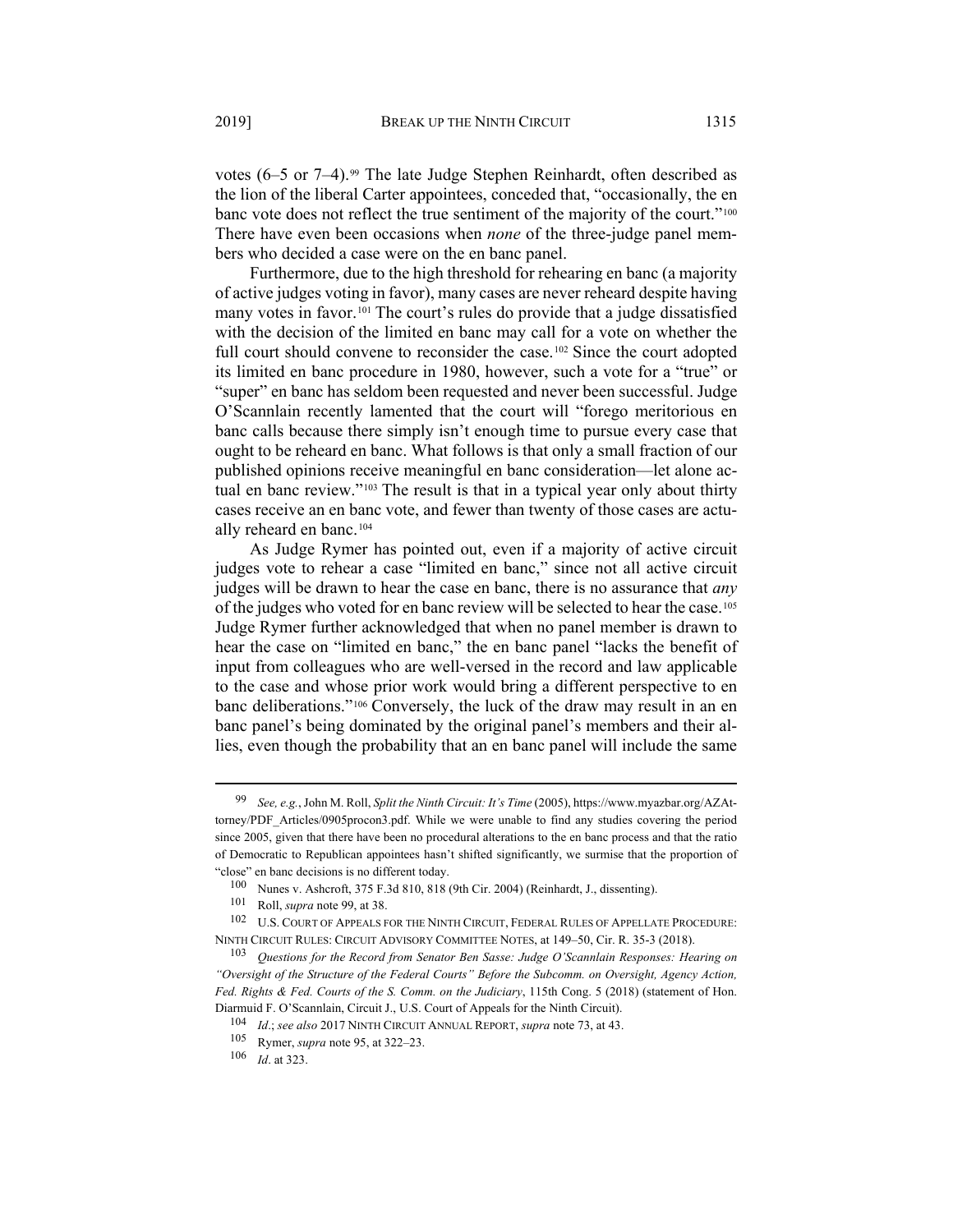three judges as the original panel is only about 5 percent.<sup>[107](#page-17-1)</sup> In one highly publicized case, a unanimous three-judge panel was unanimously reversed 11–0 by a limited en banc court that had no members of the original panel.[108](#page-17-2) In another case, in which a three-judge panel reached a conclusion contrary to that arrived at by five other circuits, nine active Ninth Circuit judges un-successfully voted for rehearing en banc.<sup>[109](#page-17-3)</sup> In yet another case, on two occasions en banc review was denied, and both times the Supreme Court granted review.[110](#page-17-4)

<span id="page-17-0"></span>The Ninth Circuit's selection process for en banc review "is susceptible to the same occasional non-representativeness as the randomly selected three-judge panels that cause the need for going en banc in the first place."<sup>[111](#page-17-5)</sup> For example, in one case the en banc panel comprised ten Democratic appointees and one Republican appointee.[112](#page-17-6) While "the Ninth Circuit has long had more Democrats on it, it has never had ten times" the number of judges appointed by Republican Presidents.[113](#page-17-7) But, as a result of the limited en banc process, there is a very real possibility that the court will have a highly disproportionate number of Democratic appointees on some en banc panels.

The limited en banc process is also problematic because it arguably causes the Ninth Circuit to be frequently reversed by the Supreme Court. One contributing factor is that the court convenes en banc proceedings infre-quently, which helps explain its high reversal rate in the Supreme Court.<sup>[114](#page-17-8)</sup> The relative infrequency of en banc rehearings in the Ninth Circuit deprives judges and lawyers of sufficient guidance as to circuit law. Justice Antonin Scalia summarized the thrust of this argument when he said that there is a "disproportionate segment of [the Supreme] Court's discretionary docket that is consistently devoted to reviewing Ninth Circuit judgments, and to reversing them by lop-sided margins, [which] suggests that [the limited en banc] error reduction function is not being performed effectively."[115](#page-17-9) The adoption

<sup>107</sup> Posner, *supra* not[e 43,](#page-8-0) at 712.

<span id="page-17-2"></span><span id="page-17-1"></span><sup>108</sup> Sw. Voter Registration Educ. Project v. Shelley, 344 F.3d 882, 888 (9th Cir. 2003), *rev'd en banc*, 344 F.3d 914, 915–16, 920 (9th Cir. 2003) (addressing the California gubernatorial recall procedure).

<sup>109</sup> Bockting v. Bayer, 418 F.3d 1055, 1055–56, 1061 (9th Cir. 2005).

<span id="page-17-4"></span><span id="page-17-3"></span><sup>110</sup> Belmontes v. Woodford, 359 F.3d 1079, 1079–80 (9th Cir. 2004) (denying en banc review), *vacated sub nom.* Brown v. Belmontes, 544 U.S. 945 (2005), *en banc reh'g denied*, 427 F.3d 663 (9th Cir. 2005), *cert. granted sub nom.* Ornaski v. Belmontes, 126 S. Ct. 1909 (2006).

<span id="page-17-5"></span><sup>111</sup> *Bringing Justice Closer to the People: Examining Ideas for Restructuring the 9th Circuit: Hearing Before the Subcomm. on Courts, Intellectual Prop. & the Internet of the H. Comm. on the Judiciary*, 115th Cong. 8 (2017) [hereinafter *Fitzpatrick Testimony*] (statement of Brian Fitzpatrick, Professor of Law at Vanderbilt Law School).

<sup>112</sup> *Id.*; *see also* Cramer v. Consol. Freightways, Inc., 255 F.3d 683, 687 (9th Cir. 2001).

<sup>113</sup> *Fitzpatrick Testimony*, *supra* not[e 111,](#page-17-0) at 8.

<span id="page-17-8"></span><span id="page-17-7"></span><span id="page-17-6"></span><sup>114</sup> From 2006 to 2015, for example, the Supreme Court heard 160 cases from the Ninth Circuit, reversing 106 decisions and vacating 24. *See* Timothy B. Dyk, *Thoughts on the Relationship Between the Supreme Court and the Federal Circuit*, 16 CHI.-KENT J. INTELL. PROP. 67, 72 (2016).

<span id="page-17-9"></span><sup>115</sup> Letter from Antonin Scalia, Associate Justice, United States Supreme Court, to Hon. Byron R. White, Chair, White Commission 1 (Aug. 21, 1998)[, http://www.library.unt.edu/gpo/csafca/hearings/sub](http://www.library.unt.edu/gpo/csafca/hearings/submitted/pdf/scalia1.pdf)[mitted/pdf/scalia1.pdf.](http://www.library.unt.edu/gpo/csafca/hearings/submitted/pdf/scalia1.pdf)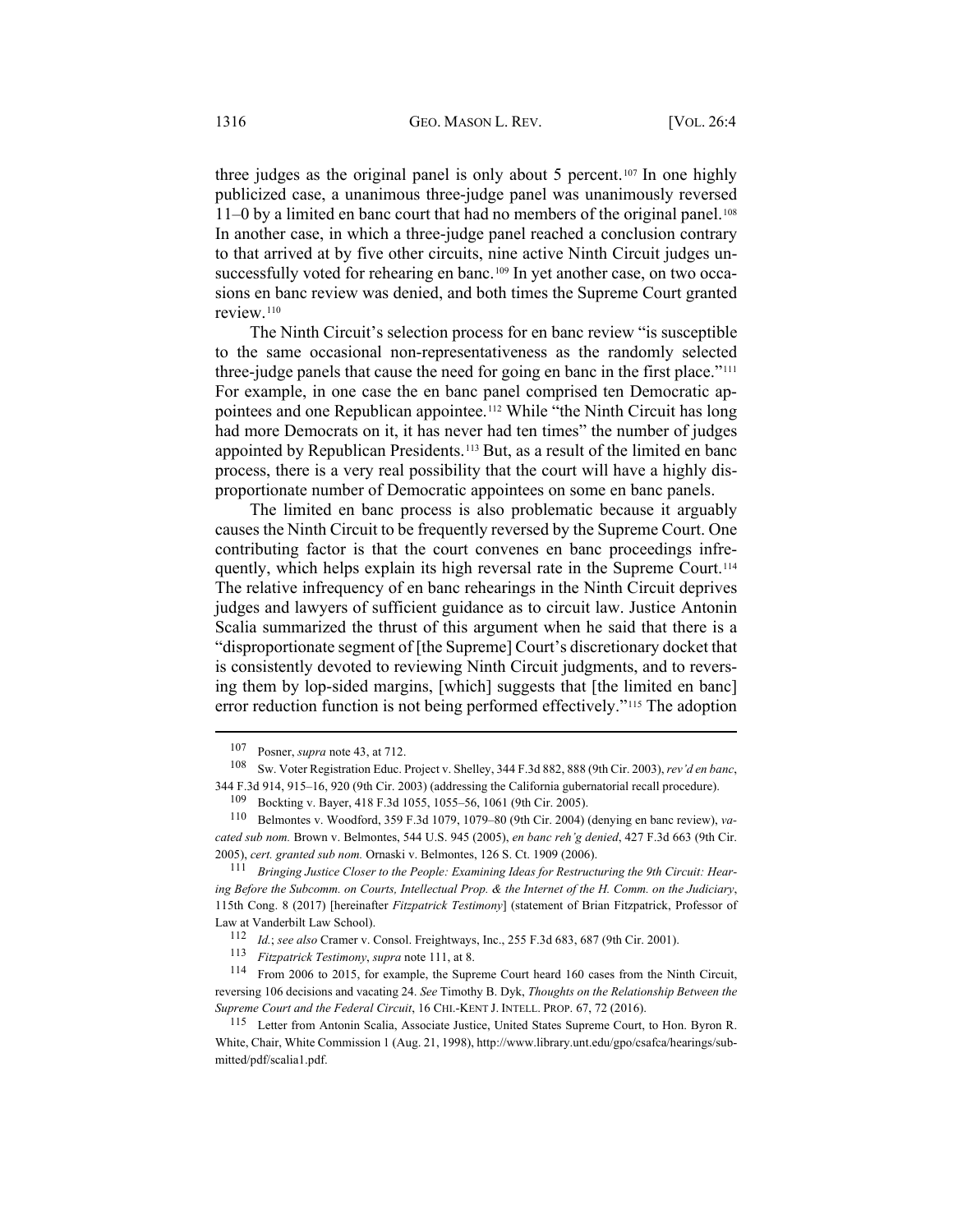of the limited en banc has thus arguably increased the court's reversal rate. Error correction is one of the primary functions of en banc, but the circuit's unusual limited en banc has, as Justice Scalia suggested, failed to accomplish this task effectively. The Ninth Circuit's en banc procedure systematically fails to provide its litigants with the same access to justice that litigants from other circuits receive.

In sum, the Ninth Circuit's vast and uncontrollable size, procedural ineffectiveness, unpredictability, and unusual en banc review, prevent justice for all who live under its jurisdiction. To ensure fair resolution of each litigant's dispute, equal justice under the law, and effective judicial decision making, Congress must use its Article III power to carve one or more new circuits out of the Ninth.

#### III. DISPELLING THE MYTHS

## A. *Not a Partisan Agenda*

Perhaps the most pervasive myth surrounding modern plans to split the Ninth Circuit is that they are merely political ploys by conservatives to undermine the court's liberal composition.[116](#page-18-0) To be sure, the Ninth Circuit has long enjoyed a reputation as a bastion of liberal jurisprudence. Since the San Francisco–based circuit consists notably of Democratic supermajority states like California, Hawaii, and Oregon, it's no surprise that many conservatives have attributed the court's ideology to its geography. But the court's ideological tilt is more a product of history—and it's actually "better" now (from a conservative perspective) than it was before. Professor Arthur Hellman, a federal courts scholar at University of Pittsburgh Law School, has noted that the court's "reputation is certainly deserved based on the history of the last 40 years or so," but that it's "less of an outlier now than it was."[117](#page-18-1) University of Richmond Law School Professor Carl Tobias called the notion that the Ninth Circuit is liberal "dated."[118](#page-18-2) This shift becomes clearer when looking to the history of the circuit's appointments—which also shows that a split won't have any effect, one way or the other, on the court's (or post-split courts') partisan or jurisprudential composition.

<span id="page-18-0"></span><sup>116</sup> *See* Press Release, Sen. Dianne Feinstein, Senator Feinstein Fights Back Effort to Split Ninth Circuit Court of Appeals (Apr. 19, 2007), [https://www.feinstein.senate.gov/public/index.cfm/press-re](https://www.feinstein.senate.gov/public/index.cfm/press-releases?ID=0BA37422-F9AF-C888-C132-66DB0833DD80)[leases?ID=0BA37422-F9AF-C888-C132-66DB0833DD80](https://www.feinstein.senate.gov/public/index.cfm/press-releases?ID=0BA37422-F9AF-C888-C132-66DB0833DD80) ("I [Senator Feinstein] am concerned that recent attempts to split the Ninth Circuit are part of an assault on the independence of the judiciary by those who disagree with some of the court's rulings.").

<span id="page-18-2"></span><span id="page-18-1"></span><sup>117</sup> Gene Johnson, *How "Liberal" Reputation of 9th Circuit Court of Appeals Is Overblown, Scholars Say*, MERCURY NEWS (Feb. 7, 2017, 7:35 AM), [https://www.mercurynews.com/2017/02/07/how-lib](https://www.mercurynews.com/2017/02/07/how-liberal-reputation-of-9th-circuit-court-of-appeals-is-overblown-scholars-say)[eral-reputation-of-9th-circuit-court-of-appeals-is-overblown-scholars-say.](https://www.mercurynews.com/2017/02/07/how-liberal-reputation-of-9th-circuit-court-of-appeals-is-overblown-scholars-say)

<sup>118</sup> *Id.*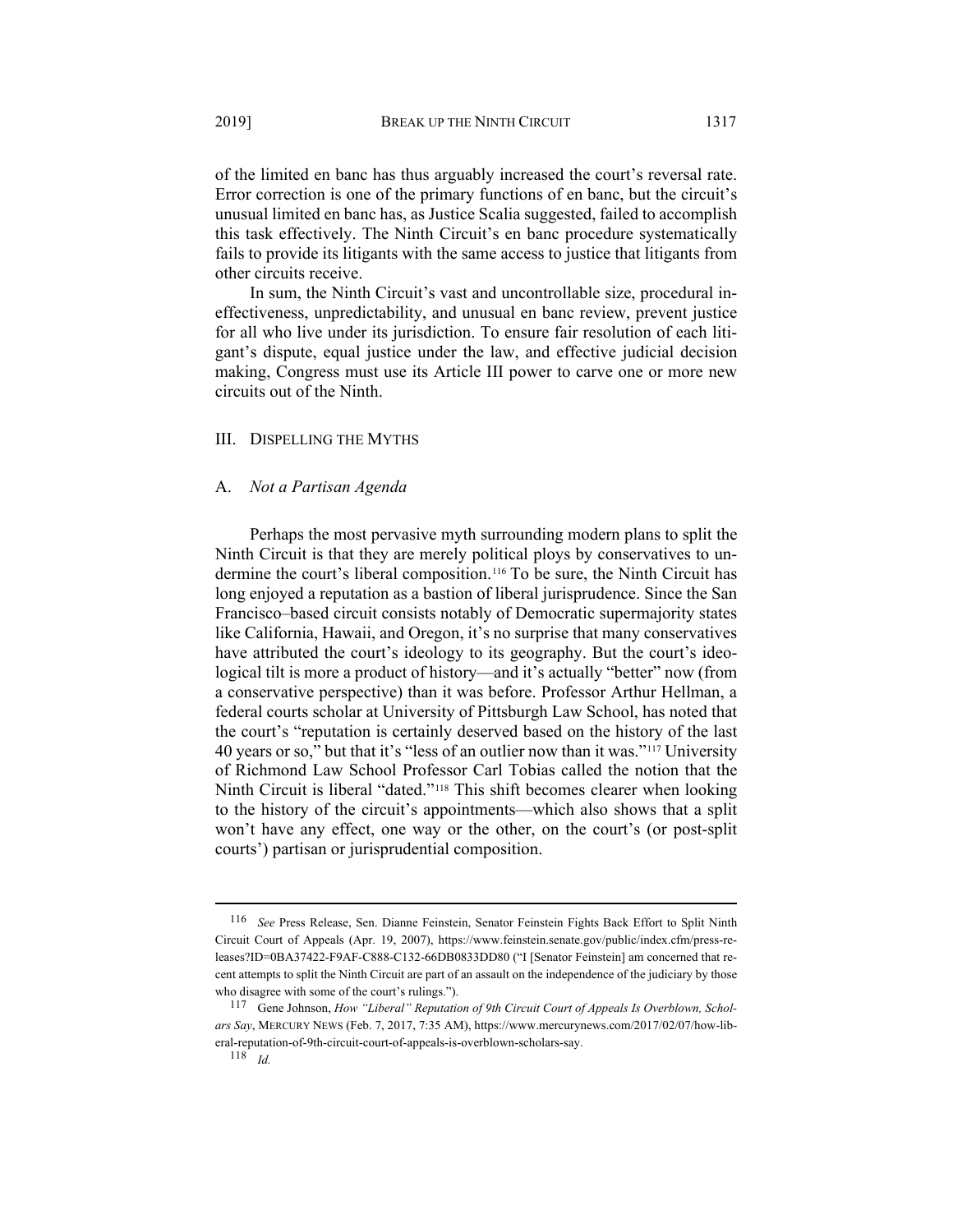The circuit's leftward tilt occurred mostly during Jimmy Carter's presidency. In the late 1970s, Congress substantially increased the number of judgeships in the Ninth Circuit, nearly doubling the size of the court.<sup>[119](#page-19-0)</sup> President Carter, who never got a chance to make any Supreme Court appointments, was then able to fill these open seats, with little opposition in a Democrat-controlled Senate. But the court has shifted in recent years as those appointees, who were considered extremely liberal, took "senior" status or passed away. While most of the Carter appointees were eventually replaced by nominees of Presidents Clinton and Obama—many judges want to keep their seats in the same party—the court, believe it or not, has become more moderate. A 2007 study found that the Ninth Circuit was among the most liberal appellate courts, a distinction shared with the Second Circuit; had a number of influential conservative judges with national reputations; and grew sharply less liberal as a result of both Presidents Ronald Reagan and George H.W. Bush's judicial appointments.<sup>[120](#page-19-1)</sup> The circuit's ideological composition shifted further under President George W. Bush, who appointed seven judges. Although President Obama also appointed seven judges during his two terms, those judges have generally been considered moderates, with more radical nominees like Goodwin Liu (now on the California Supreme Court), failing to be confirmed. As of this writing, the Ninth Circuit consists of sixteen judges appointed by Presidents Clinton or Obama, twelve appointed by Presidents George W. Bush or Trump, and one vacancy. The resulting ratio of Democratic to Republican appointees is lower than in the First, Fourth, Tenth, D.C., and Federal Circuits.

Perhaps one reason the Ninth Circuit has been so hated by conservatives is its rendering of high-profile decisions that conservatives tend to find objectionable. But it's no surprise, given the circuit's vast size and disproportionate caseload, that this court would be more likely to decide a larger share of controversial cases. Indeed, the Ninth Circuit issues a substantial number of conservative decisions in addition to the liberal ones—at a greater rate than any other circuit (though they often then get reversed en banc).<sup>[121](#page-19-2)</sup> This may again be attributable to the court's size, which increases the prospect of generating outlier panel decisions that do not accurately reflect the court's median jurisprudence.

Despite the court's relative moderation in recent years—compare its treatment of the "travel ban" litigation, for example, with the Fourth Circuit's "judicial resistance"[122—](#page-19-3)conservatives have continued to express a desire to

<sup>119</sup> 28 U.S.C. § 44 (Supp. III 1979).

<span id="page-19-1"></span><span id="page-19-0"></span><sup>120</sup> Lee Epstein et al., *The Judicial Common Space*, 23 J.L. ECON. ORG. 303, 312 (2007), [http://www.jstor.org/stable/40058180.](http://www.jstor.org/stable/40058180)

<sup>121</sup> Kevin M. Scott, *Supreme Court Reversals of the Ninth Circuit*, 48 ARIZ. L. REV. 341, 351 (2006).

<span id="page-19-3"></span><span id="page-19-2"></span><sup>122</sup> The Fourth Circuit struck down President Trump's ninety-day travel ban on foreign nationals from six majority Muslim countries, stating that the text had to be read in the context of Trump campaign speeches that "drip[ped] with religious intolerance, animus, and discrimination." Int'l Refugee Assistance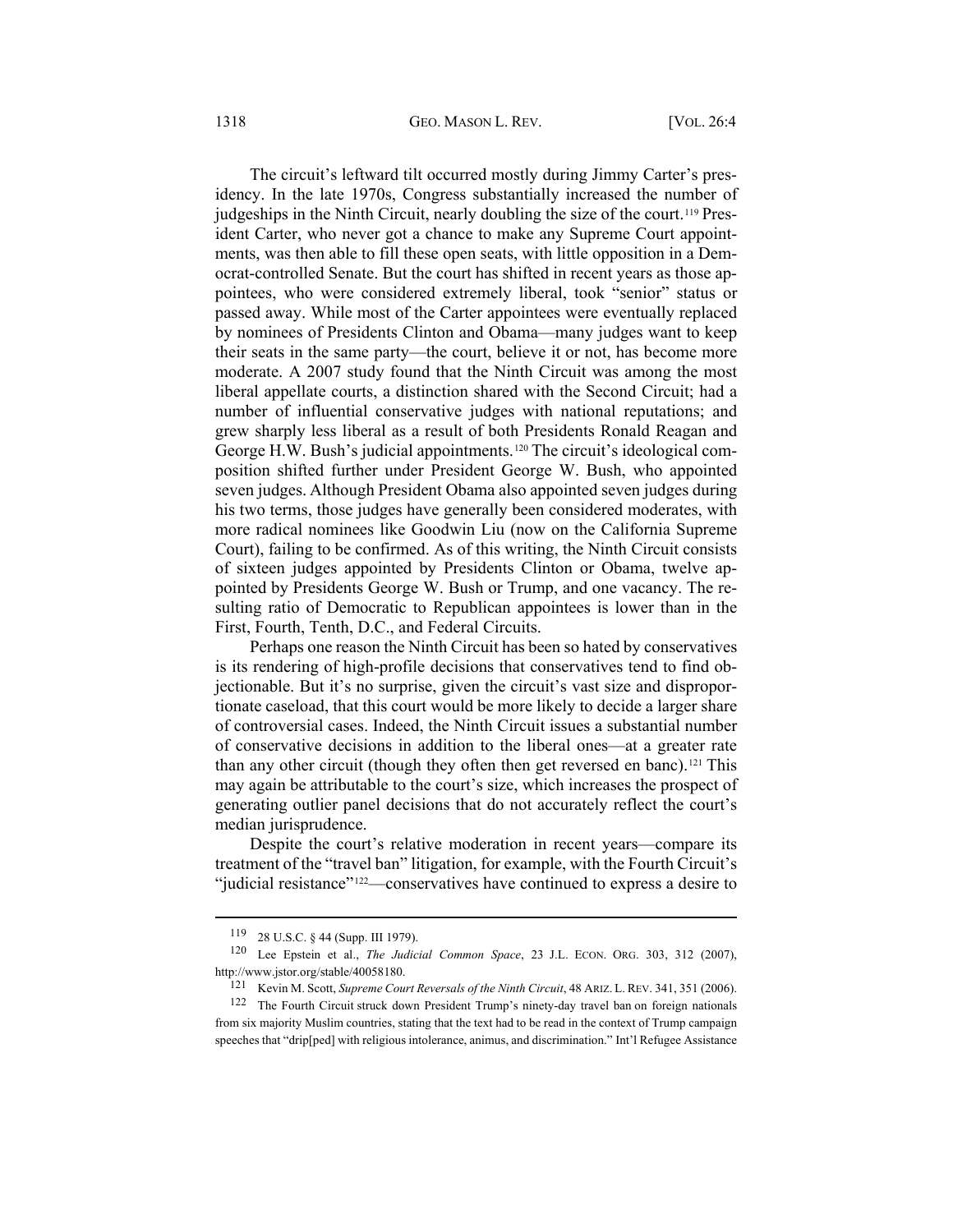finally "break up" the Ninth Circuit. Yet efforts to divide the court have been repeatedly met with resistance from those who believe this move is just a politically motivated scheme to dilute the court's ideological composition.

Ironically, both sides miss the point that splitting a court doesn't affect any sort of ideological bias. Moving Arizona into a new circuit won't suddenly turn its two Obama appointees into originalists. Having California in its own circuit with only one or two states won't make its four Bush appointees into devotees of the living Constitution. The same judges would fill the seats of any new circuit that Congress creates—and judicial vacancies would still be filled through the political process of appointment and confirmation by presidents and senators of both parties.

The only way for one party to shift the long-term balance of a given court is to maintain sustained control of the White House—or to create new judgeships as happened under President Carter. Neither of these possibilities has anything to do with how big a circuit is in terms of size, population, or caseload. Circuit-splitting proposals thus cannot, and should not, be conflated with advocacy for partisan advantage. Instead, they are natural and appropriate reactions to the changing circumstances of the nation's judiciary.

# B. *Technology Can't Fix Everything*

<span id="page-20-3"></span>Another commonly advanced argument against splitting the Ninth Circuit is that technology alone can solve the court's problems. Chief Judge Sidney Thomas has claimed that the court "leads the judiciary in technology and innovative case management."[123](#page-20-0) He explained that its e-filing and inventory management systems have allowed the court to overcome or prioritize many of its caseload issues.[124](#page-20-1) On the other hand, his colleague Judge Richard Tallman has argued that the use of technology has not been able to meaningfully address the court's backlog: "The Ninth Circuit is already a leader among all circuits in promoting new technology," but its problems are not ones "that can be solved, or even greatly improved, by new computer systems or additional electronic communications equipment."[125](#page-20-2)

Project v. Trump, 857 F.3d 554, 572 (4th Cir. 2017). Many news commentators viewed the biting decision as evidence that the Fourth Circuit had joined the "judicial resistance" against the President. *See* David B. Rivkin Jr. & Lee A. Casey, *The Fourth Circuit Joins the 'Resistance*,' WALL ST.J. (May 29, 2017, 11:30 AM), [https://www.wsj.com/articles/the-fourth-circuit-joins-the-resistance-1496071859;](https://www.wsj.com/articles/the-fourth-circuit-joins-the-resistance-1496071859) *see also* F.H. Buckley, *The Federal Courts Just Joined 'the Resistance'*, N.Y. POST (May 31, 2017, 8:51 PM), [https://nypost.com/2017/05/31/the-federal-courts-just-joined-the-resistance/.](https://nypost.com/2017/05/31/the-federal-courts-just-joined-the-resistance/)

<span id="page-20-1"></span><span id="page-20-0"></span><sup>123</sup> *Rebooting the Ninth Circuit: Why Technology Cannot Solve Its Problems: Hearing Before the Subcomm. on Privacy, Tech. & the Law of the S. Comm. on the Judiciary*, 115th Cong. 1 (2017) [hereinafter *Thomas Testimony*] (statement of Hon. Sidney R. Thomas, Chief Circuit J., United States Courts of Appeals for the Ninth Circuit).

 $\frac{1}{124}$  *Id.* at 1–2.

<span id="page-20-2"></span><sup>125</sup> *Tallman Testimony*, *supra* not[e 55,](#page-9-7) at 3.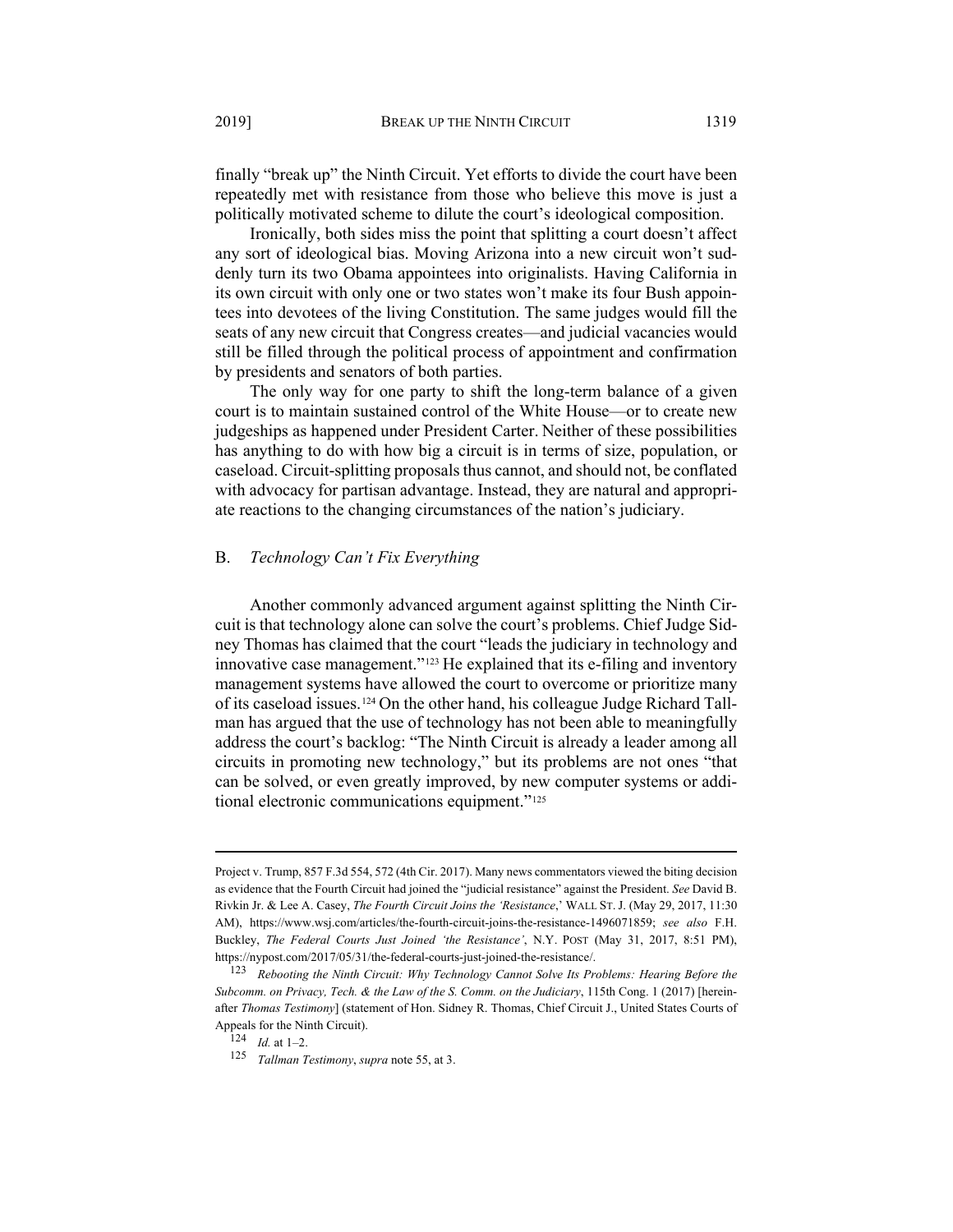The idea that technology can solve the Ninth Circuit's problems is premised on the concept of "economies of scale." Judge Alex Kozinski, a Reagan appointee who served as the Ninth Circuit's chief judge from 2007 to 2014, contended that there are "economies of scale" by having a large circuit.[126](#page-21-0) Judge Thomas has similarly contended that the Ninth Circuit is "well administered, demonstrating the benefits of economies of scale, critical mass of resources, and consolidation of services."[127](#page-21-1) While technology may improve judicial efficiency, it cannot solve inherent structural issues caused by circuit size. Large circuits impose both substantial information and administrative costs on courts, including the time it takes judges to learn the law of their own circuit and find out what other judges are writing. These costs affect lawyers and litigants who must also invest time in determining obscure circuit law and navigating the circuit's administrative labyrinth. Such heavy costs substantially reduce any "economies of scale" that may result from the Ninth Circuit's large size.

To argue that the Ninth Circuit is a glowing example of judicial efficiency ignores both common sense and the relevant facts. As described in detail above, the circuit remains the slowest federal appeals court in the nation. This is despite the fact that the Ninth Circuit purports to be a leader in the judiciary in harnessing new technologies.

## C. *More Intercircuit Conflict Is a Feature, Not a Bug*

While dividing the Ninth Circuit into two or three smaller circuits might increase the potential for intercircuit conflicts (also commonly referred to as "circuit splits"), this shouldn't cause any more concern now than it did any time in our history a new circuit was created. A basic tenet of our system of federalism is that it permits each state to "serve as a laboratory; and try novel social and economic experiments without risk to the rest of the country."<sup>[128](#page-21-2)</sup> Similarly, regional circuits allow courts to apply their own approaches to difficult questions of law. As Judge O'Scannlain puts it, "Courts might analyze a legal question differently, and the resulting diversity of views may in fact inform and *improve* the national understanding of that question."[129](#page-21-3) Although we want courts to eventually reach the same conclusions concerning important questions of law—so long as they're the correct ones!— national uniformity is not the only goal of the circuit system. If it were, we could simply

<span id="page-21-0"></span><sup>126</sup> *See* Gary L. Stuart, *Viewpoints: Why Splitting the 9th Circuit Is a Bad Idea*, AZ CENTRAL (Mar. 19, 2017, 10:03 AM), [https://www.azcentral.com/story/opinion/op-ed/2017/03/19/split-ninth-circuit](https://www.azcentral.com/story/opinion/op-ed/2017/03/19/split-ninth-circuit-court-stuart/99150992/)[court-stuart/99150992/.](https://www.azcentral.com/story/opinion/op-ed/2017/03/19/split-ninth-circuit-court-stuart/99150992/)

<span id="page-21-4"></span><sup>127</sup> *Thomas Testimony*, *supra* note [123,](#page-20-3) at 1.

<sup>128</sup> New State Ice Co. v. Liebmann, 285 U.S. 262, 311 (1932) (Brandeis, J., dissenting).

<span id="page-21-3"></span><span id="page-21-2"></span><span id="page-21-1"></span><sup>129</sup> *Oversight of the Structure of the Federal Courts: Hearing Before the Subcomm. on Oversight, Agency Action, Fed. Rights & Fed. Courts of the S. Comm. on the Judiciary*, 115th Cong. 10–11 (2018) [hereinafter *O'Scannlain Responses to Sasse*] (responses of Diarmuid F. O'Scannlain, Circuit Judge, U.S. Courts of Appeals for the Ninth Circuit).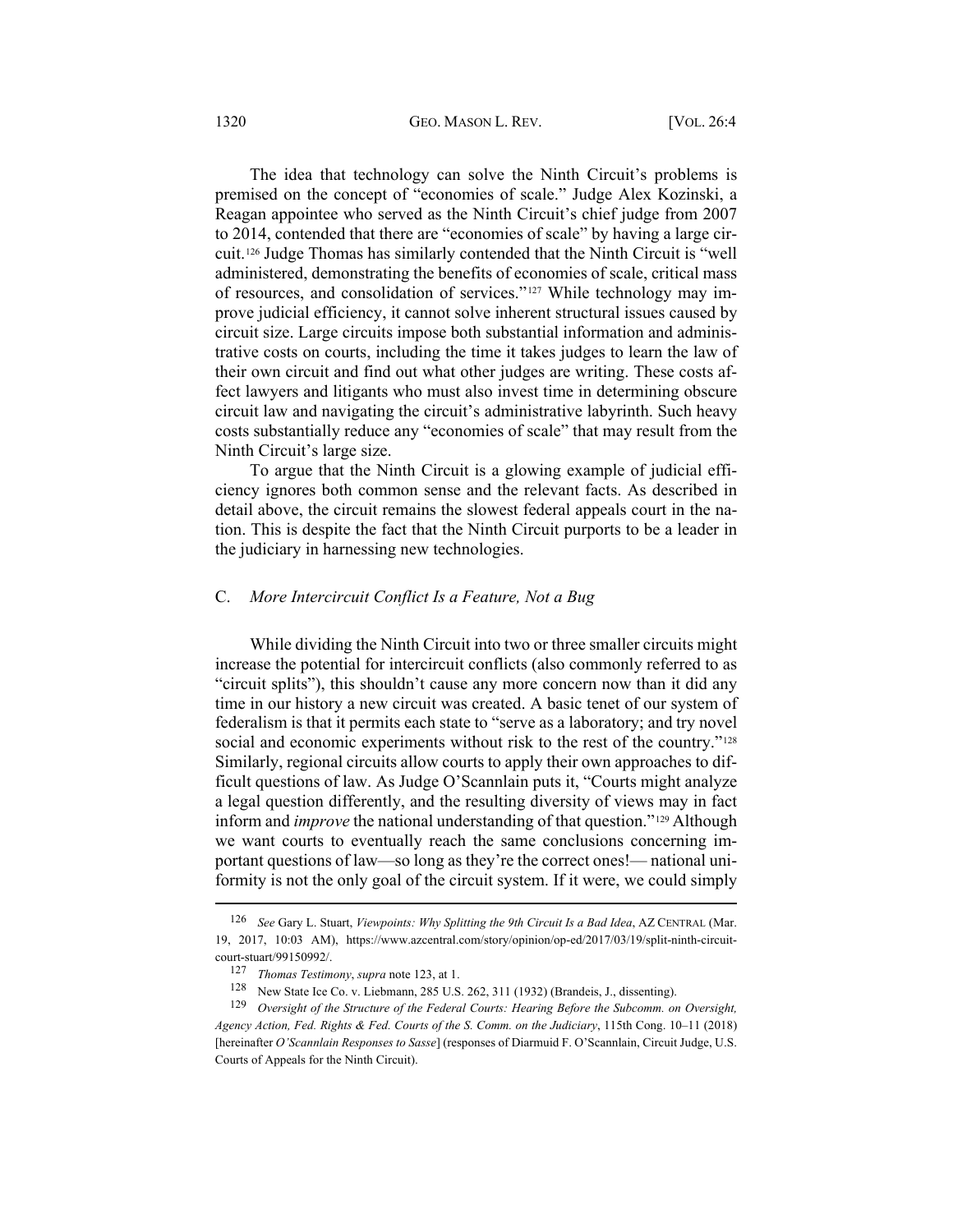reorganize the circuits into one national court of appeals, or at least consolidate them into three or so supercircuits. But nobody has suggested this, as it defeats the purpose of having an orderly appellate process that feeds into the Supreme Court.

Besides, even if there were an increase in intercircuit conflicts, the Supreme Court is still able to resolve them. After all, one of the primary functions of the Court's discretionary certiorari process is to resolve conflicts among the circuits.[130](#page-22-0) Circuit splits are by far the most important consideration in deciding whether the Court grants review in a case.[131](#page-22-1) Although the number of petitions accepted by the Court has dwindled in recent years, this is not due to a lack of capacity. Chief Justice John Roberts has indicated that the Court could easily hear "100 cases without any stress or strain, but the cases just aren't there."[132](#page-22-2) His remarks suggest that the Court could grant review in more cases if it were presented with consequential intercircuit conflicts. Thus, any increase in the number of intercircuit conflicts would pose no real burden on the High Court. If anything, it would provide more incentive for the Court to take more cases involving important questions of law.

Moreover, intercircuit conflict is significantly less worrisome than the possibility of *intra*circuit conflict. This occurs when two panels in the same circuit reach contradictory conclusions concerning the same question of law. And the larger a circuit grows the more likely that it will develop intracircuit conflicts. Judge O'Scannlain again provides the apt conclusion that "even if restructuring the Ninth Circuit might marginally increase the chance for new *inter*circuit conflict, such restructuring would likely reduce the far more troubling risk of *intra*circuit conflicts in a court of our size."[133](#page-22-3) Accordingly, any peripheral increase in intercircuit conflict as a result of splitting the Ninth Circuit is no real cause for concern but merely a consequence of having a larger country that requires more courts.

# D. *Splitting Circuits Isn't Radical*

The notion of splitting a circuit court into several smaller circuits is hardly a new one. Until recently, it was considered a regular function of Congress, which habitually expanded and split the federal courts of appeals in response to the addition of new states and territories. Indeed, since the passage of the Judiciary Act of 1789, Congress has restructured the federal

<span id="page-22-0"></span><sup>130</sup> *See, e.g.*, SUP. CT. R. 10 (listing the need to resolve conflicting circuit decisions among the considerations when deciding whether to grant a petition for certiorari).

<span id="page-22-1"></span><sup>131</sup> *See*, *e.g.*, H.W. PERRY, JR., DECIDING TO DECIDE: AGENDA SETTING IN THE UNITED STATES SUPREME COURT 246 (1991) ("Without a doubt, the single most important generalizable factor in assessing certworthiness is the existence of a conflict or 'split' in the circuits.").

<span id="page-22-3"></span><span id="page-22-2"></span><sup>132</sup> *See* Evan Bernick, *Federalism and the Separation of Powers: The Circuit Splits Are Out There and the Court Should Resolve Them*, ENGAGE, July 2015, at 36.

<sup>133</sup> *O'Scannlain Responses to Sasse*, *supra* not[e 129,](#page-21-4) at 11.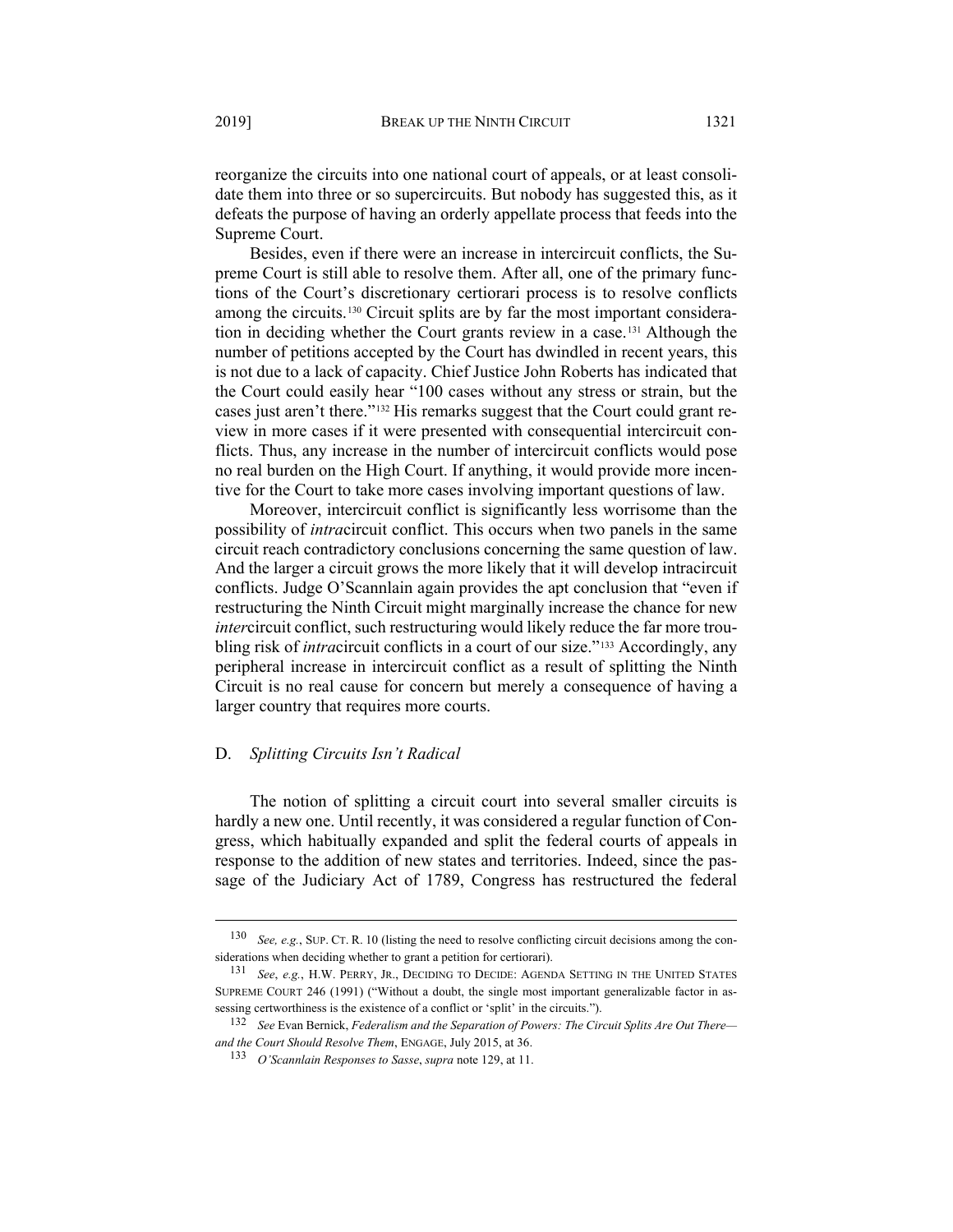appellate courts a total of thirteen times.[134](#page-23-1) And since the Evarts Act created the circuit courts of appeals in 1891, there have been four occasions in which entirely new circuits were added or carved out of existing circuits.[135](#page-23-2) Congress twice broke up circuits to create smaller courts in the interest of efficiency and better administration of justice.[136](#page-23-3) These actions reflected a view that the only way to deal with a court of appeals deemed to have grown too large was to reconfigure the circuit of which it was a part. One of those divisions occurred just a few decades ago in response to many of the same logistical challenges now facing the Ninth Circuit.

<span id="page-23-0"></span>The split of the Fifth Circuit and the creation of the Eleventh Circuit should serve as good precedent for a division of the Ninth Circuit. In 1971, the Judicial Conference recommended and Congress established the Commission on Revision of the Federal Court Appellate System—commonly known as the Hruska Commission—to examine possible changes in the structure of the nation's federal appellate courts.[137](#page-23-4) The commission primarily sought to decrease caseloads and increase judicial efficiency. In 1973, it recommended that Congress split both the Fifth Circuit and the Ninth Circuit.[138](#page-23-5) Congress declined to enact the proposals but, as part of a compromise in 1978 to secure passage of an omnibus judgeship bill adding judgeships in the Fifth and Ninth Circuits, authorized the limited en banc procedures discussed above and allowed those large circuits to organize themselves into administrative divisions.[139](#page-23-6)

The debate over whether the Fifth Circuit should be split rested in part on the issue of circuit size: the inefficient operation of a twenty-four-judge en banc session proved to be the catalyst.[140](#page-23-7) After the newly enlarged Fifth Circuit held its first en banc hearing—having declined to use the limited en banc function—the judges found it too difficult to stay current with circuit law. They themselves petitioned Congress to create a new Eleventh Circuit consisting of Alabama, Florida, and Georgia, leaving the Fifth Circuit with Texas, Louisiana, and Mississippi.[141](#page-23-8) The proposal, aptly named the Fifth

<span id="page-23-1"></span><sup>134</sup> Congress restructured the federal judiciary in 1801, 1807, 1837, 1842, 1855, 1862, 1863, 1866, 1891, 1893, 1929, 1981, and 1982. *See generally* Russell R. Wheeler & Cynthia Harrison, *Creating the Federal Judicial System*, FED. JUDICIAL CTR. 10–26 (3d ed. 2005), [https://www.fjc.gov/sites/de](https://www.fjc.gov/sites/default/files/2012/Creat3ed.pdf)[fault/files/2012/Creat3ed.pdf;](https://www.fjc.gov/sites/default/files/2012/Creat3ed.pdf) *Tallman Testimony*, *supra* not[e 55,](#page-9-7) at 20.

<span id="page-23-2"></span><sup>135</sup> *See* Act of Mar. 3, 1891, ch. 517, 26 Stat. 826; *O'Scannlain 2018 Testimony*, *supra* not[e 53,](#page-9-8) at 29.

<sup>136</sup> WHITE COMM'N REPORT, *supra* not[e 13,](#page-3-0) at 17.

<span id="page-23-4"></span><span id="page-23-3"></span><sup>137</sup> *See* Act of Oct. 13, 1972, Pub. L. No. 92-489, 86 Stat. 807 (1972). *See generally* COMMISSION ON REVISION OF THE FED. COURT APPELLATE SYS., THE GEOGRAPHICAL BOUNDARIES OF THE SEVERAL JUDICIAL CIRCUITS: RECOMMENDATIONS FOR CHANGE 2 (1973) [hereinafter HRUSKA COMM'N REPORT].

<sup>138</sup> *See* HRUSKA COMM'N REPORT, *supra* not[e 137,](#page-23-0) at 4.

<sup>139</sup> Omnibus Judgeship Act of 1978, Pub. L. No. 95-486, § 6, 92 Stat. 1629, 1633.

<span id="page-23-7"></span><span id="page-23-6"></span><span id="page-23-5"></span><sup>140</sup> Deborah J. Barrow & Thomas G. Walker, A COURT DIVIDED: THE FIFTH CIRCUIT COURT OF APPEALS AND THE POLITICS OF JUDICIAL REFORM 230–37 (1988).

<span id="page-23-8"></span><sup>141</sup> *See* Robert A. Ainsworth, Jr., *Fifth Circuit Court of Appeals Reorganization Act of 1980*, 1981 BYU L. REV. 523, 524 n.6 (1981) (quoting Resolution of the Fifth Circuit (May 5, 1980) (on file with the Fifth Circuit Clerk of Court)).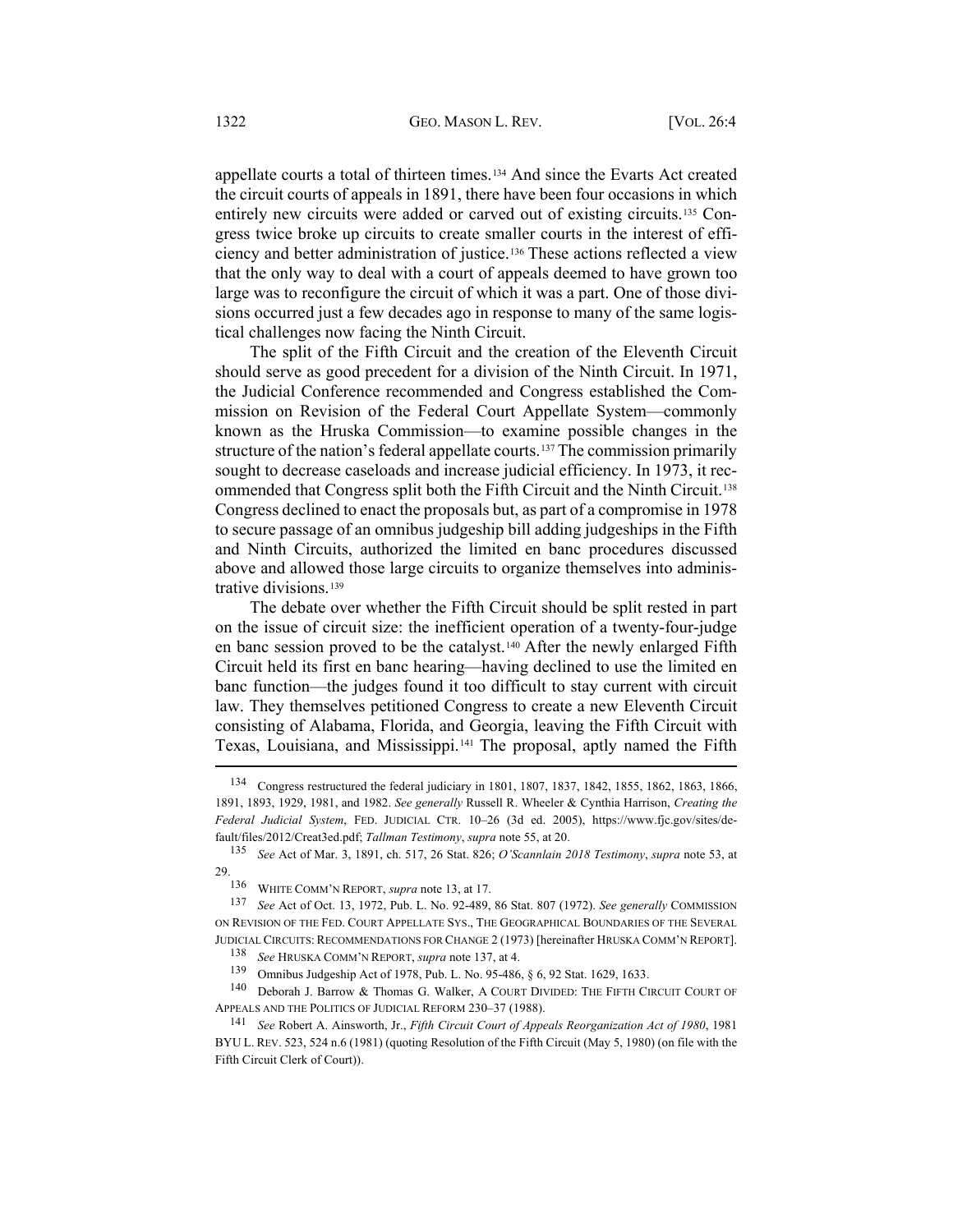Circuit Court of Appeals Reorganization Act of 1980, attracted wide support, with Congress ultimately adopting it and President Carter signing the bill to create the Eleventh Circuit on October 15, 1980.<sup>[142](#page-24-0)</sup>

Since that time, the drumbeat for splitting the Ninth Circuit has only increased. Despite the Ninth Circuit's rapid population boom and corresponding docket surge, it continues to falter under the status quo. Throughout the past forty years, more judgeships have been added to deal with the circuit's massive caseload, which continues to grow at an alarming rate. Since the 1980 split of the Fifth Circuit, the Ninth Circuit has grown to nearly the size of the total population of the Fifth and Eleventh Circuits—the next two largest circuits by population—combined.<sup>[143](#page-24-1)</sup> The same justifications that endorsed their division support a similar split of the Ninth Circuit today.

IV. PROPOSALS TO SPLIT UP THE NINTH CIRCUIT

As discussed above, a division of the Ninth Circuit is long overdue. Members of Congress have been talking about restructuring it for over forty years, ever since the Hruska Commission of 1973.<sup>[144](#page-24-2)</sup> There have been countless studies and congressional hearings conducted, including the 1998 White Commission Report. In the years following the White Commission, Congress introduced a plethora of circuit splitting bills. Such proposals have included:

\* various configurations that divide California, with resulting new northern and southern circuits in the west (what we call the "California split"); $145$ 

\* a California-only Ninth Circuit, with the remaining states and territo-ries into a new Twelfth Circuit (or vice versa) (the "California circuit");<sup>[146](#page-24-4)</sup>

\* leaving California and Nevada in the Ninth Circuit and putting the remaining states and territories into a new Twelfth Circuit;<sup>[147](#page-24-5)</sup>

<span id="page-24-1"></span><span id="page-24-0"></span><sup>142</sup> Fifth Circuit Court of Appeals Reorganization Act of 1980, Pub. L. No. 96-452, 94 Stat. 1994 (1980).

<sup>143</sup> *See O'Scannlain 2018 Testimony*, *supra* not[e 53,](#page-9-8) exhibit 9.

<sup>144</sup> *See generally* HRUSKA COMM'N REPORT, *supra* note [137,](#page-23-0) at 4.

<span id="page-24-3"></span><span id="page-24-2"></span><sup>145</sup> The California split plan was introduced at the end of the 102nd session of Congress by Representative Michael Kopetski of Oregon as House Bill 3654, but it was not revived at the next session. *See* 

<span id="page-24-5"></span><span id="page-24-4"></span>H.R. 3654, 103d Cong. (1993); HRUSKA COMM'N REPORT, *supra* not[e 137,](#page-23-0) at 13.

<sup>146</sup> *See* H.R. 1598, 115th Cong. (2017).

<sup>147</sup> *See* S. 562, 108th Cong. (2003).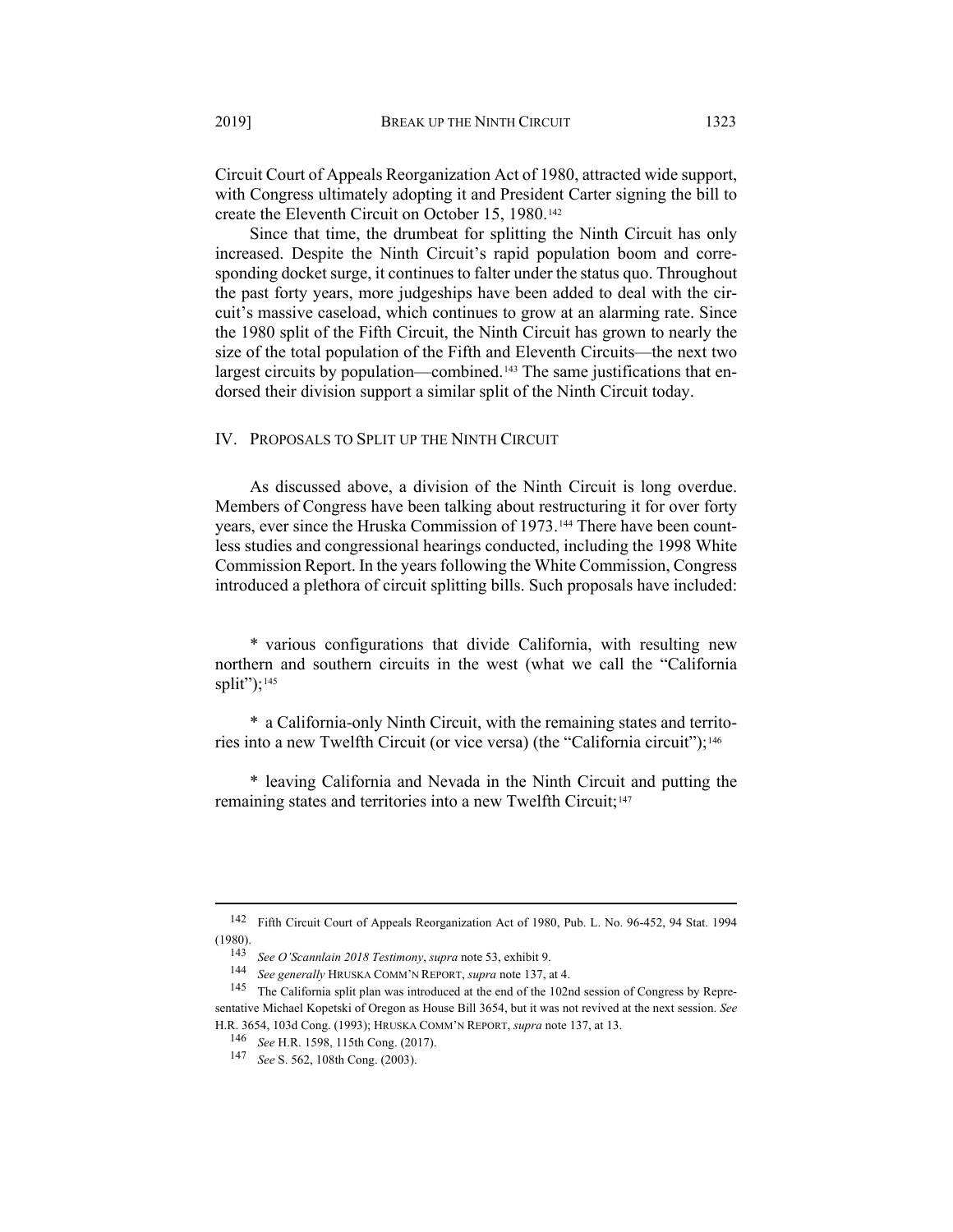\* same as the above, but also keeping Arizona in the Ninth Circuit (the "desert split");<sup>[148](#page-25-0)</sup>

\* leaving California, Hawaii, Guam and the Northern Mariana Islands in the Ninth Circuit and putting the remaining states and territories into a new Twelfth Circuit (the "island split"); $149$ 

\* keeping California, Hawaii, Oregon, Washington, Guam, and the Northern Mariana Islands in the Ninth Circuit and putting Alaska, Arizona, Idaho, Montana, and Nevada into a new Twelfth Circuit (so that the Twelfth "hopscotches" over the Ninth);<sup>[150](#page-25-2)</sup>

\* leaving California and Nevada in the Ninth Circuit, moving Arizona to the Tenth Circuit (to maintain geographic contiguity, and also because the Tenth Circuit is the third-smallest by population), and putting the remaining states and territories into a new Twelfth Circuit;<sup>[151](#page-25-3)</sup> and

\* a three-way division with a Ninth Circuit consisting of California, Hawaii, Guam, and the Northern Mariana Islands; a Twelfth Circuit consisting of Arizona, Nevada, Idaho, and Montana; and a Thirteenth Circuit con-sisting of Oregon, Washington, and Alaska.<sup>[152](#page-25-4)</sup>

Despite an abundance of reasonable proposals, Congress has yet to adopt or endorse any particular one. Within the last few years there has been a growing movement in Congress to finally split the Ninth Circuit. Yet, the question remains: how should the Ninth Circuit be split? Decades of studies, commissions, and expert testimony reveal several factors that should be considered in any circuit-splitting plan. Such factors include the distribution of judgeships and caseloads, the geographic size of any newly created circuits, whether the states in all post-split circuits are contiguous, and other logistical concerns. This section reviews the most commonly proposed circuit-splitting plans that have been offered and uses these factors as guideposts for assessing their feasibility.[153](#page-25-5)

<span id="page-25-0"></span><sup>148</sup> *See* H.R. 212, 109th Cong. (2005); H.R. 2723, 108th Cong. (2003); H.R. 1203, 107th Cong. (2001).

<span id="page-25-1"></span><sup>149</sup> *See* S. 1296, 109th Cong (2005); H.R. 3125, 109th Cong. (2005); H.R. 4093, 109th Cong. (2005); S. 1845, 109th Cong. (2005).

<sup>150</sup> *See* H.R. 250, 115th Cong. (2017).

<sup>151</sup> *See* H.R. 1033, 108th Cong. (2003).

<span id="page-25-4"></span><span id="page-25-3"></span><span id="page-25-2"></span><sup>152</sup> *See* S. 1301, 109th Cong. (2005); *see also* H.R. 211, 109th Cong. (2005); S. 2278, 108th Cong. (2004); H.R. 4247, 108th Cong. (2004).

<span id="page-25-5"></span><sup>153</sup> For an excellent summary of most if not all the active proposals, see *O'Scannlain 2018 Testimony*, *supra* not[e 53,](#page-9-8) exhibits 20–23.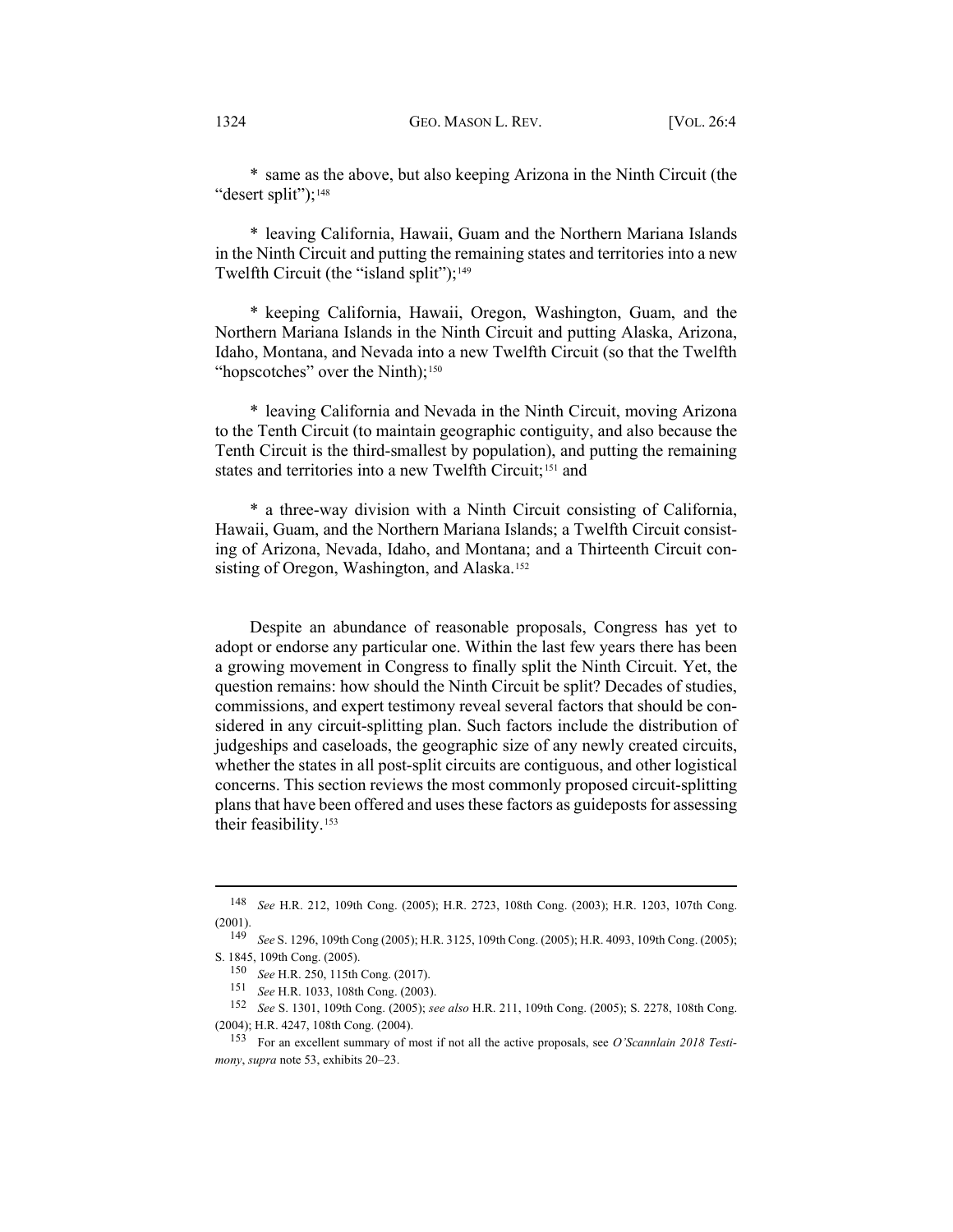### A. *The California Split*

The Hruska Commission initially concluded that the only logical way to split the Ninth Circuit was to divide the state of California itself, placing Northern California in one circuit and Southern California in another.[154](#page-26-0) More recent commentators have agreed that dividing California between two new circuits is the only viable solution because of California's disproportionately large caseload relative to the other states in the circuit.<sup>[155](#page-26-1)</sup> California presently accounts for just over 65 percent of the Ninth Circuit's caseload.[156](#page-26-2) Without dividing California in half, the bulk of the Ninth Circuit's cases would thus remain in the new Ninth Circuit. In other words, any circuit-splitting plan that does not also split California would ensure that far more than 70 percent of the caseload in the new Ninth Circuit would come from one state (more than 80 percent without Arizona and Washington). That's not necessarily a problem—we see large imbalances in the Second (New York), Fifth (Texas), Seventh (Illinois), and Eleventh (Florida) Circuits—but it does mean we shouldn't reject the "California split" offhand.

Still, this "logical" idea is probably too clever by half, creating as many problems as it solves. While dividing California in half would more evenly spread the caseload, the new circuits would eventually diverge—even if only on the margins—on questions of federal and even state law within one state. Such a development would pose a significant problem for California litigators and lawmakers, because Northern California and Southern California federal circuit courts would employ different legal standards and tests—plus federal questions involving state-based initiatives could be tested in two circuits. A state law or practice could be legal in San Francisco but not Los Angeles! As it stands, the jurisdictional and jurisprudential headaches that would be created by dividing California has ensured that all the Ninth Circuit–split proposals pending in the House and Senate call for keeping California within one federal circuit.

### B. *The California Circuit*

Also known as the "Horsecollar" proposal, the California-only split plan would place all states and territories except California in a new Twelfth Circuit. Such a proposal, the Ninth Circuit Court Modernization and Twelfth Circuit Court Creation Act of 2017, was recently introduced in the U.S. House of Representatives.<sup>[157](#page-26-3)</sup> This is the only way to more-or-less evenly split the Ninth Circuit in terms of population, caseload, and judgeships without

<sup>154</sup> HRUSKA COMM'N REPORT, *supra* not[e 137,](#page-23-0) at 13.

<span id="page-26-3"></span><span id="page-26-2"></span><span id="page-26-1"></span><span id="page-26-0"></span><sup>155</sup> *See, e.g*., Eric J. Gribbin, Note, *California Split: A Plan to Divide the Ninth Circuit*, 47 DUKE L.J. 351, 354 (1997).

<sup>156</sup> *Thomas Testimony*, *supra* note [123,](#page-20-3) at 66.

<sup>157</sup> H.R. 1598, 115th Cong. (2017).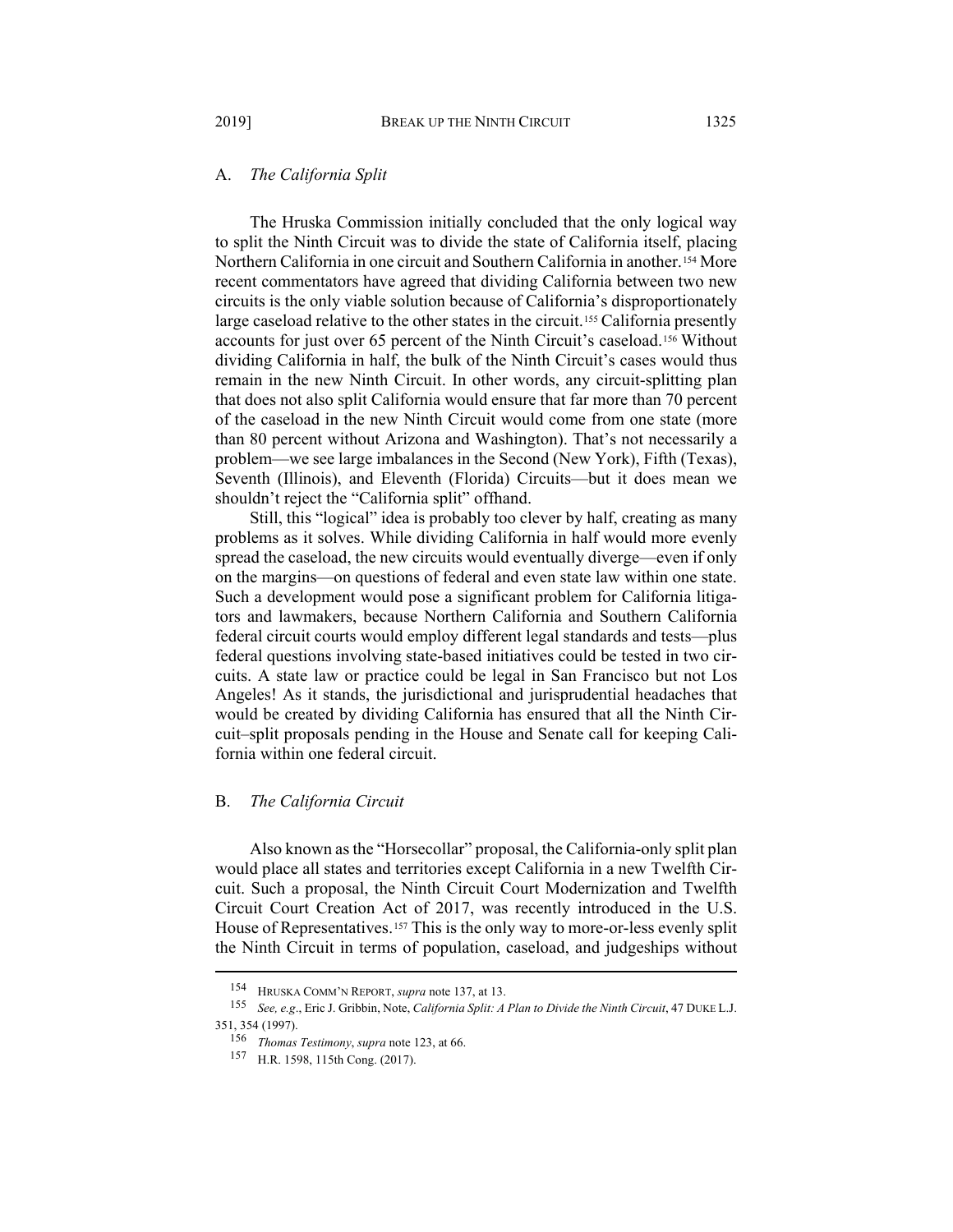splitting California. The problem, however, is that circuits are meant to include more than one state—to get balanced perspectives and uniform application of federal law across states in a particular region. Still, there is precedent for a one-state circuit—and it involves California, from 1855 (a few years after statehood) until 1866 (when Nevada and Oregon were added to this Ninth Circuit).[158](#page-27-0) And we have of course had the D.C. Circuit on its own since 1948—though most of its cases involve federal agencies rather than civil or criminal cases that happen to originate in the territory of the District of Columbia.

Moreover, any concern that a California Circuit would evolve a jurisprudence that's completely divorced from the rest of the country is overblown—at least in terms of ideological extremism—because, again, Republican and Democratic presidents alike would be appointing judges to this court. Of the sixteen Ninth Circuit judgeships based in California, eight are occupied by Democratic appointees and seven by Republican, with one vacancy. In short, a Ninth Circuit split that involves a California-only circuit would be much more practical than a split of California itself. The more significant problem would be an isolation of Hawaii and the Pacific territories from the state that's closest to them (geographically, demographically, and culturally).

## C. *"String Bean" Proposals*

The so-called "string bean" bills essentially reconfigure the Ninth Circuit into two new collections of states: one relatively large circuit (in terms of land mass) and the other relatively small. For example, two recent bills that we've called the "island split" would place Alaska, Arizona, Idaho, Montana, Nevada, Oregon, and Washington in a new Twelfth Circuit, with California, Hawaii, Guam and the Northern Mariana Islands remaining in the Ninth Circuit.[159](#page-27-1) As the proposal's nickname suggests, a "string bean" proposal would result in a disproportionate division of land mass, with only about 12 percent retained in the new Ninth, and the remaining 88 percent or so allocated to the Twelfth.<sup>[160](#page-27-2)</sup> Caseload allocation would be disproportionate the other way, with only about a third of the cases transferred to the new Twelfth Circuit. Under either of the two proposed bills the new Ninth Circuit would still have the largest number of circuit judges in the nation.[161](#page-27-3) Having more than the minimally required fifteen judges, the new Ninth Circuit could,

<sup>158</sup> Act of Mar. 2, 1855, 10 Stat. 631.

<sup>159</sup> *See* H.R. 196, 115th Cong. (2017); S. 295, 115th Cong. (2017).

<sup>160</sup> *Thomas Testimony*, *supra* note [123,](#page-20-3) at 69.

<span id="page-27-3"></span><span id="page-27-2"></span><span id="page-27-1"></span><span id="page-27-0"></span><sup>161</sup> S. 295 would provide the new Ninth with twenty circuit judges, while H.R. 196 would provide twenty-five circuit judges. Both plans would impact caseloads. "S. 295 would overburden the 'new' Ninth with 377 cases per judgeship. H.R. 196 would significantly overburden the new Twelfth with 418 cases per judgeship." *Thomas Testimony, supra* not[e 123](#page-20-3)*,* at 68.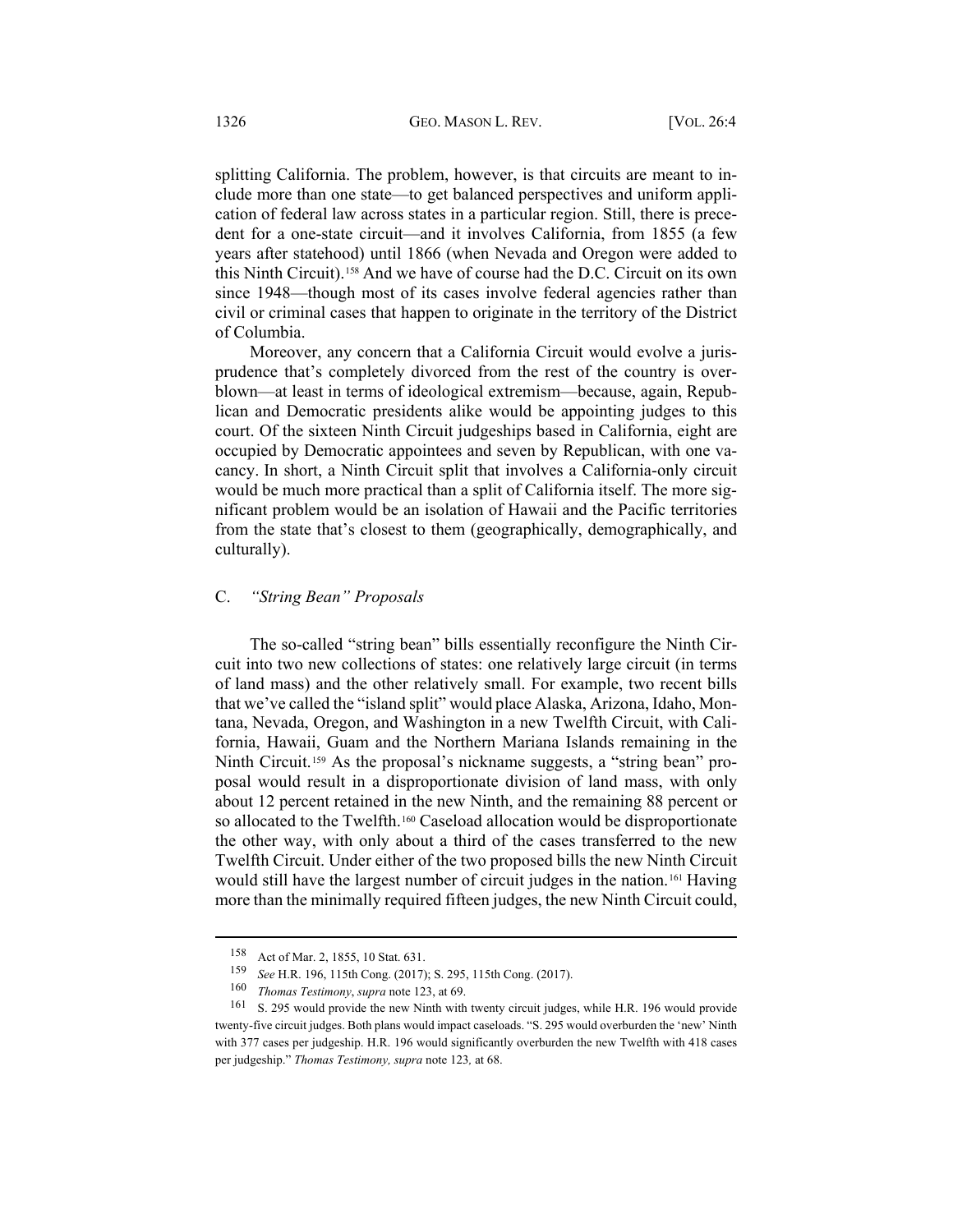in theory, continue its practice of relying on its limited en banc procedure although, like the other three circuits in that boat, it would be unlikely to do so. Still, this plan allows all states in the newly created circuits to remain contiguous and represents an improvement over the currently oversized, overworked Ninth Circuit.

# D. *"Hopscotch" Proposals*

The term "hopscotch" describes proposals that would create new circuit boundaries that are not necessarily geographically contiguous—essentially allowing newly created circuits to "hopscotch" over bordering (or next-closest) states. A bill introduced in 2017, for example, would keep California, Hawaii, Oregon, Washington, Guam, and the Northern Mariana Islands in the Ninth Circuit and put Alaska, Arizona, Idaho, Montana, and Nevada into a new Twelfth Circuit.[162](#page-28-0) The new Twelfth Circuit would thus "hopscotch" over Washington and Oregon. Although under this plan the new Ninth would retain almost 80 percent of the new caseload, the Twelfth would assume over 75 percent of the land mass.[163](#page-28-1) This plan would also lack geographic coherence, because Alaska would be separate from its closest (and fellow Pacific) states. Additionally, some national parks and geographic landmarks would fall under multiple jurisdictions. For example, Lake Tahoe and the Rogue River-Siskiyou, Klamath, Wallowa-Whitman, and Colville National Forests would all fall under the jurisdiction of two circuits.[164](#page-28-2)

Other "hopscotch" proposals have suggested that Nevada also remain in the Ninth Circuit. But that configuration would leave Arizona without a border with any other state in the circuit—a more drastic change than isolating Alaska, which, of course, has always been noncontiguous and isolated anyway.

### E. *Flake Proposal*

In early 2017, Arizona Senator Jeff Flake proposed creating a new Twelfth Circuit comprising Alaska, Arizona, Idaho, Montana, Nevada, and Washington, and a new Ninth Circuit containing California, Hawaii, Oregon, and the Pacific island territories.<sup>[165](#page-28-3)</sup> In other words, this would be the "island split" plus Oregon. Under this proposal, the two newly created circuits would have population distributions largely "in line with the average size of the smallest six circuits, and the new Ninth Circuit would be far closer to the

<span id="page-28-0"></span><sup>162</sup> H.R. 250, 115th Cong. (2017).

<span id="page-28-1"></span><sup>163</sup> *Thomas Testimony*, *supra* note [123,](#page-20-3) at 70–71.

<span id="page-28-2"></span><sup>164</sup> *Id*. at 71.

<span id="page-28-3"></span><sup>165</sup> S. 276, 115th Cong. (2017).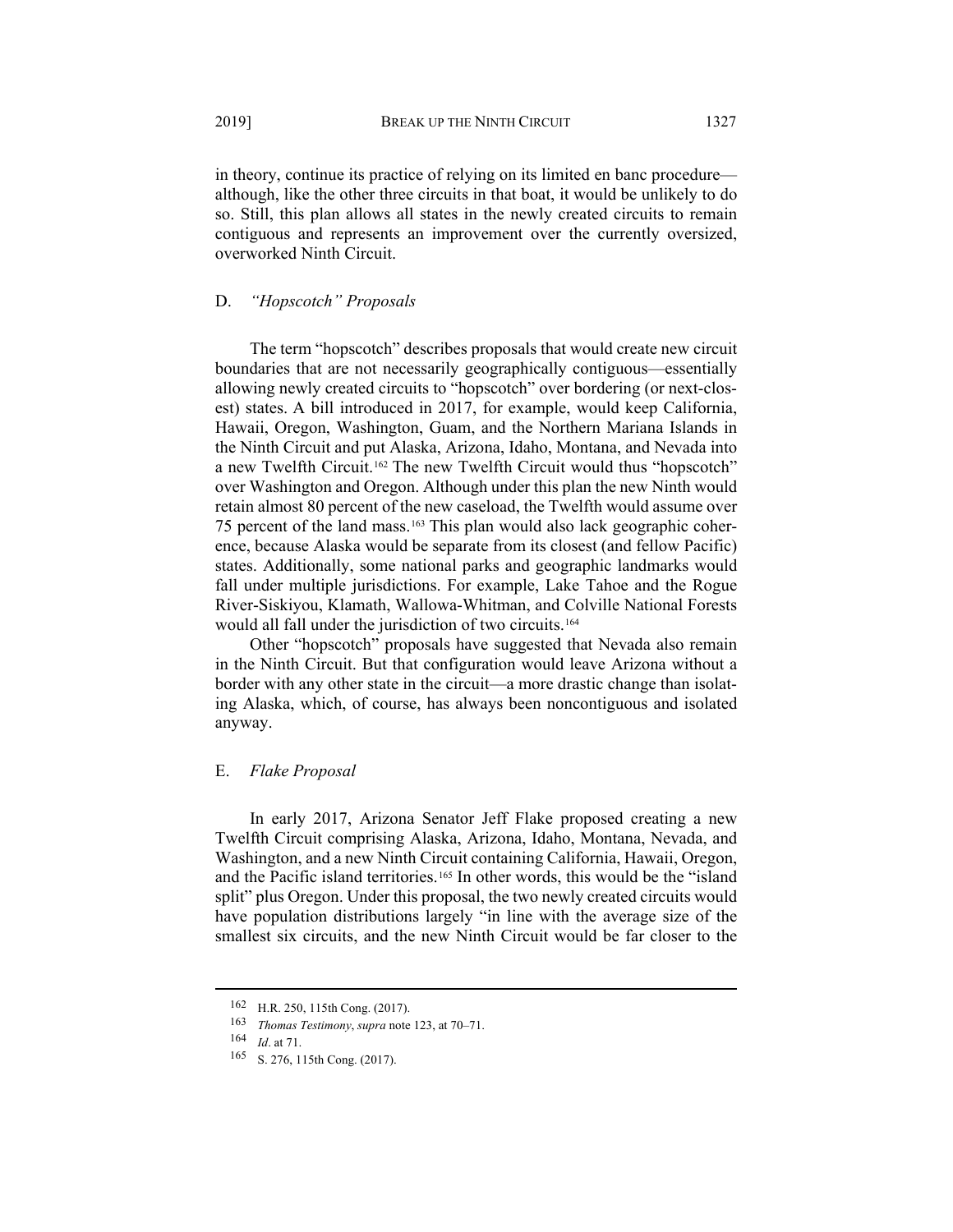sizes of the next-largest four circuits."[166](#page-29-0) The new Ninth Circuit would have approximately 30 percent fewer appeals and population, as well as "a more manageable geographical area."[167](#page-29-1) In terms of judges, the proposal would keep nineteen judgeships in the Ninth Circuit, in proportion with its caseload. The caseload of the new Twelfth Circuit would place it squarely within the normal operating range of the other existing circuits. While the new Ninth Circuit would continue to be the largest circuit in terms of judges, population, and case filings, it would be significantly closer to the normal distribution.

The main downside to this proposal is that it puts Washington and Oregon into different circuits. Still, that kind of split seems less jarring—culturally, politically, and geographically—than many of the allocations in the various "string bean" or "hopscotch" proposals.

#### F. *Summary*

While this Article does not endorse any particular circuit-splitting proposal, we do think that the nation's judicial system would greatly benefit from a fundamental restructuring of the Ninth Circuit. Any of the currently pending restructure bills offer necessary changes and improvements to the status quo. As to the specifics, we are content to leave it to the vagaries of the political process to settle on one of the proposed circuit-splitting plans, or to come up with an entirely new compromise. We welcome any legislation that creates logical groupings of states consistent with the rest of the nation's circuits, balances the workload of judges, prioritizes smaller decision-making units, and eliminates the need for a limited en banc process. Such changes would surely foster greater judicial efficiency, consistency, accountability, and collegiality. All the proposals described above effectuate these necessary changes and offer circuit reconfigurations that are far superior to the current structure.

### **CONCLUSION**

The debate over whether to divide the Ninth Circuit has been ongoing for nearly three quarters of a century. During that time, the problems facing the nation's largest circuit court have been exhaustively detailed. Still, the Ninth Circuit's boundaries remain intact. Mounting concerns about the administration of justice in the West have once again propelled policymakers to put forward numerous proposals to finally split up the outsized circuit into smaller, more manageable jurisdictions. Unfortunately, these proposals face resistance from those who view any circuit-splitting plan as a political ploy designed to undermine the independence of the judiciary and dilute the

<span id="page-29-0"></span><sup>166</sup> *O'Scannlain 2017 Testimony*, *supra* note [49,](#page-8-9) at 25.

<span id="page-29-1"></span><sup>167</sup> *Id.* at 26.